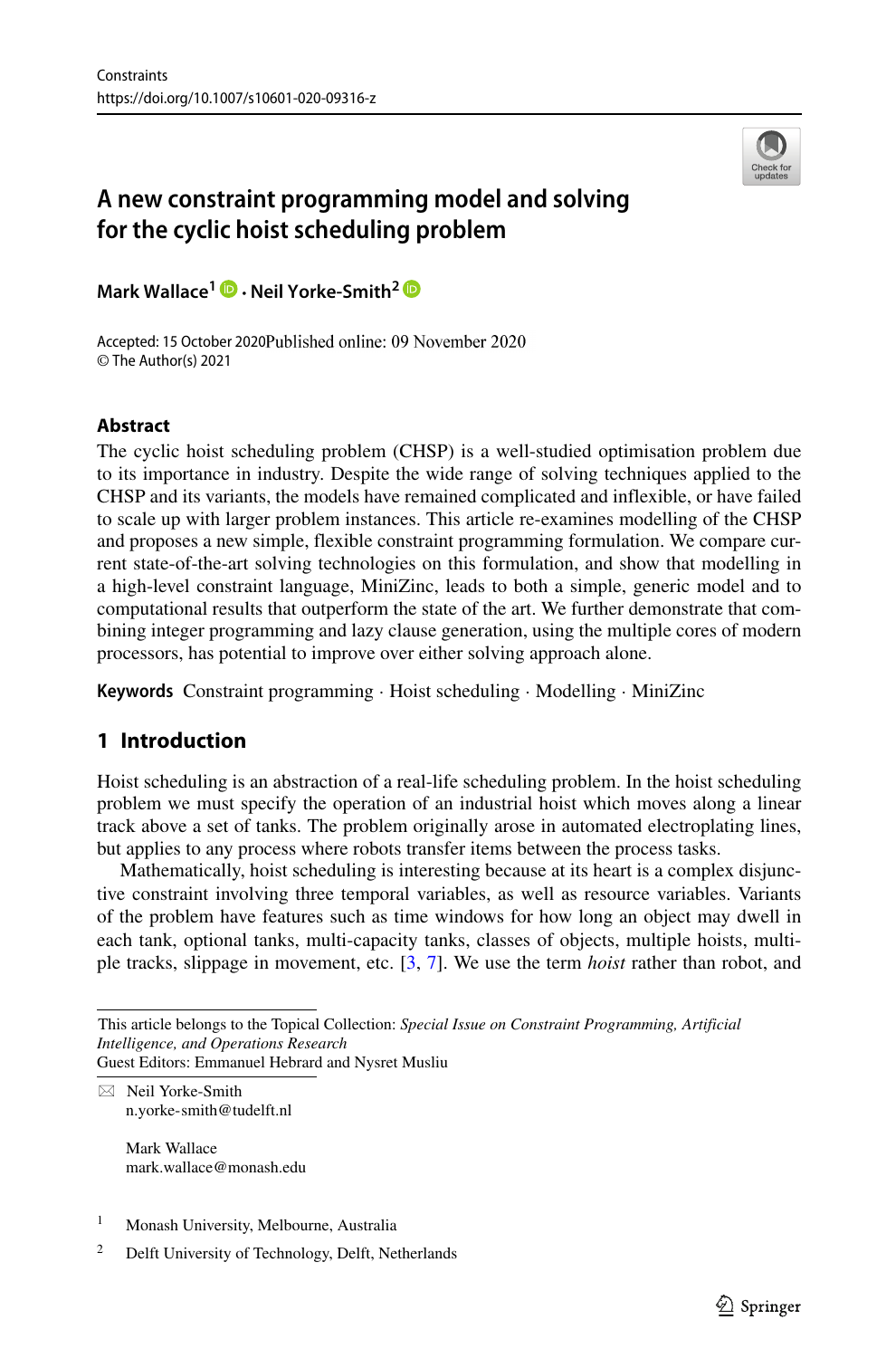*treatment* rather than task, to remain consistent with the literature. We refer to an object that undergoes a series of treatments as a *job*.

The *cyclic hoist scheduling problem* (CHSP) assumes a fixed sequence of jobs to be processed. The challenge is to allow the processing of successive jobs to overlap, so that (different) treatments on different jobs may be carried out at the same time. The schedule of treatments for one job is repeated for subsequent jobs, giving the problem its cyclic nature. The length of a cycle is the time between the start of processing for a job and that of its successor. (Observe that in the absence of overlap the cycle time is the whole process duration for one job.) The usual aim is to minimise this cycle time by maximising the overlap – and for a large overlap there may be many treatments in process simultaneously.

When many treatments are simultaneously in process, the hoists have to be available to complete all the moves between treatments. Moreover, each hoist must itself travel from the end of the last move that it performed to the start of the next move. Thus hoist availability is a complex resource constraint. The challenge is to find a feasible schedule that minimises the cycle time, which is termed its *period*. The central disjunctive constraint in the CHSP connects the period with the temporal decisions about hoists [\[18\]](#page-18-0).

Given its practical and mathematical importance, an impressive role call of solving techniques have been brought to bear on the CHSP. As surveyed by [\[3,](#page-17-0) [8\]](#page-18-1), the techniques include (mixed) integer programming (IP), constraint programming (CP), evolutionary algorithms, bespoke branch-and-bound and heuristics, and many meta-heuristics. With a few exceptions, the literature develops complex, custom models for the particular CHSP variant under study. Despite the wide range of solving techniques applied to the CHSP and its variants, the models have remained complicated and inflexible and have failed to scale up with larger problem instances. To our knowledge no methods have been applied to problems with more than 20 tanks.

This article presents two contributions. First, we re-examine modelling of the CHSP and propose a new constraint programming formulation. This new model is significantly simpler than those in the literature while being able to accommodate several variants of CHSP with minimal modification.

Our second contribution is to solve our model with different optimisation approaches using single and multiple cores: integer programming, lazy clause generation, and an example hybrid which combines both approaches. To support this flexibility our model is implemented in a generic modelling language, MiniZinc [\[14\]](#page-18-2). We compare its performance on standard and new benchmark problems against results reported in the literature. We show that, with our model, current state-of-the-art IP and LCG solvers can be used off the shelf to obtain computational results that outperform models from the literature.

The next section introduces the CHSP. Section [3](#page-3-0) explains our basic model and Section [4](#page-5-0) discusses how it differs from previous models. Section [5](#page-6-0) extends the model to more complex CHSP instances. Section [6](#page-9-0) performs an empirical study. Section [7](#page-16-0) discusses related work and Section [8](#page-16-1) concludes the article.

# <span id="page-1-0"></span>**2 Problem formulation**

The basic form of the cyclic hoist scheduling problem is as follows. A single hoist operates on a single track above a sequential line of *N* tanks. A number of identical jobs are placed at the initial stage (0) of the line. Each job is to be processed through the tanks according to a fixed scheme of treatments, and finally be placed at the far end of the line (stage  $N + 1$ ).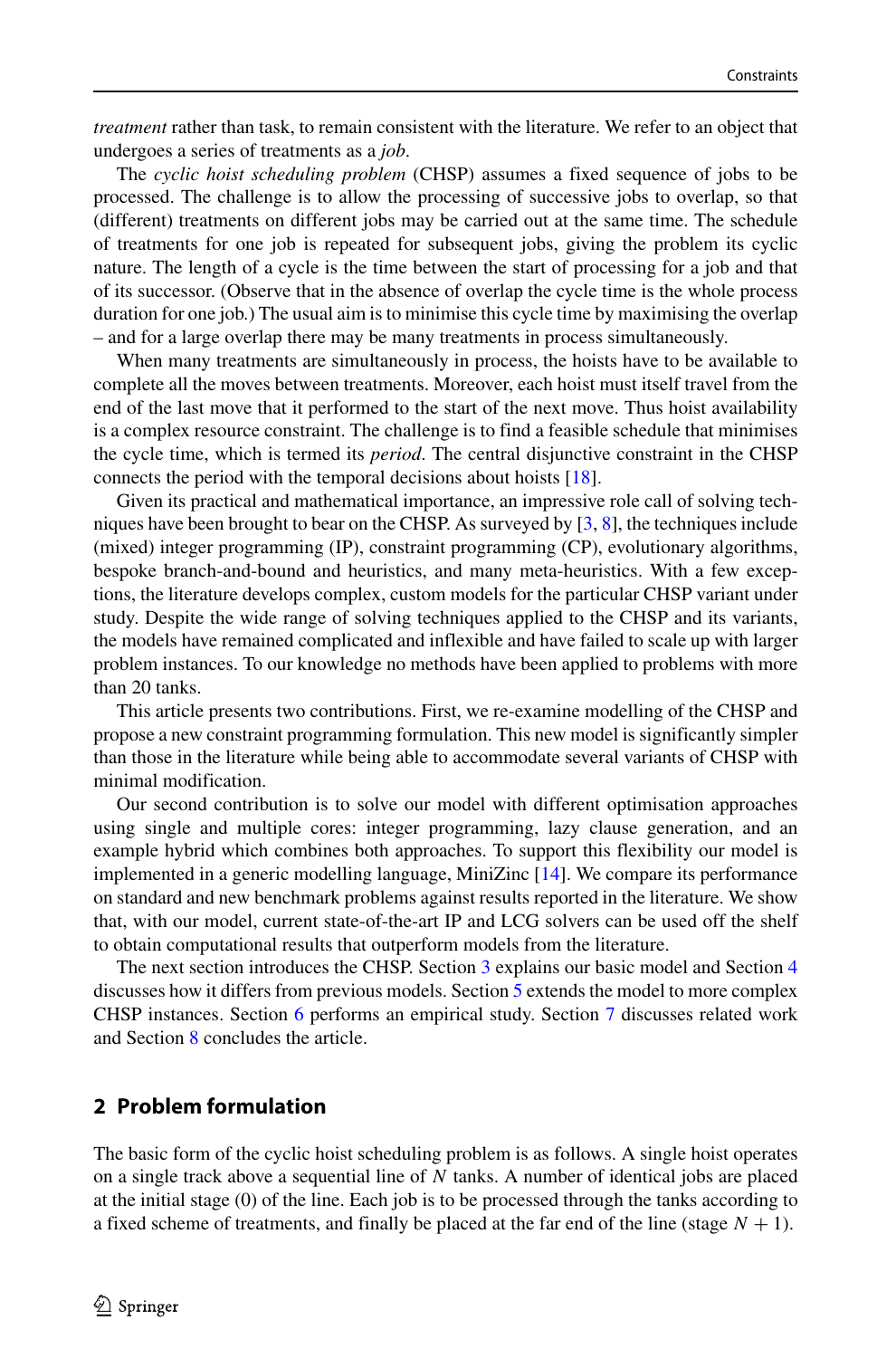Hoist scheduling is distinguished from classical scheduling problems, such as flowshop or jobshop, in that a job under process is either in a tank or held by a hoist. It cannot be left idle until a resource is available. Second, travel times of an operation are not negligible. In addition, to reflect the industrial situation, it is typical for the prescribed processing times in the tanks to be bounded in a time window.

Let the number of treatments be  $T$ , and the sequence of treatments be  $i, i = 1, \ldots, T$ . For the *i*th treatment, a job must be placed into tank  $S(i)$  and removed within the time window of the treatment. Let the minimum and maximum times in the tank  $S(i)$  for treatment *i* be  $m(i)$  and  $M(i)$  respectively.

The time the hoist needs to move a job from tank  $S(i)$  to tank  $S(i + 1)$  $S(i + 1)$  $S(i + 1)$  is denoted  $F(i)^{1}$ while the time the hoist needs to move unloaded (empty) from tank *n* to *m* is denoted *E(n, m)*. [2](#page-2-1)

Note that an earlier job can be still under process in a later treatment, when a new job is picked up by the hoist from stage 0 for its first treatment. However the number of jobs being treated in the same tank at the same time is limited by the tank capacity. Let the capacity of the tanks be  $C(n)$ ,  $n = 1, \ldots, N$ . In the unit-capacity case,  $C(n) = 1$ ,  $\forall n$ .

It suffices to have as decision variables the removal time upon completion of each treatment, which we denote  $R(i)$ ,  $i = 0, \ldots, T$ , a variable  $B(i)$ ,  $i = 1, \ldots, T$  for the number of jobs in each treatment *i* at the end of the cycle, and the cycle period *P*.

This definition exploits an important fact about a cycle. During a single cycle exactly one new job is introduced, and one job is completed. Therefore in each cycle each treatment *i* is completed for just one job. If no job is removed from treatment *i*, then the tank *S(i)* would collect all the jobs, and if more than one job was removed then eventually the tank would starve – because only one job arrives in each cycle.

We observe however that almost all previous models have used many additional variables: often a variable for the completion of each treatment for each job under process during the cycle, as well as multiple binary variables. For this reason most models require the maximum number of jobs under treatment in a single cycle, *J* , to be given as an input. Our model does not require such a maximum.

The CHSP objective is to maximise throughput, i.e., to minimise *P* while satisfying constraints about hoist movement, tank capacity, treatment sequence and processing time windows.

For simplicity, we will assume sequential treatment. This means  $S(i) = i$ ,  $i = 0, \ldots, N$ . Thus the sum

$$
F(i) + E(S(i + 1), S(j))
$$

(which is the time required for a hoist to move a job from  $S(i)$  to  $S(i + 1)$  plus the time to move empty from  $S(i + 1)$  to the tank  $S(j)$  for treatment *j*) can be shortened to

$$
F(i) + E(i, j).
$$

Figure [1](#page-3-1) gives a numerical example. A straightforward schedule has a cycle of period 50 minutes, whereas the optimal schedule has a cycle of period 20 minutes.

<span id="page-2-0"></span> ${}^{1}F(0)$  is the time to move a new job from stage 0 to tank  $S(1)$ , and  $F(N)$  is the time to move a completed job from tank *S(N)* to stage *N* + 1<br> ${}^{2}E(n, 0)$  is the time for the hoist to travel from tank *n* to stage 0, and  $E(N + 1, m)$  is the time for the hoist

<span id="page-2-1"></span>to travel from stage  $N + 1$  to tank *m*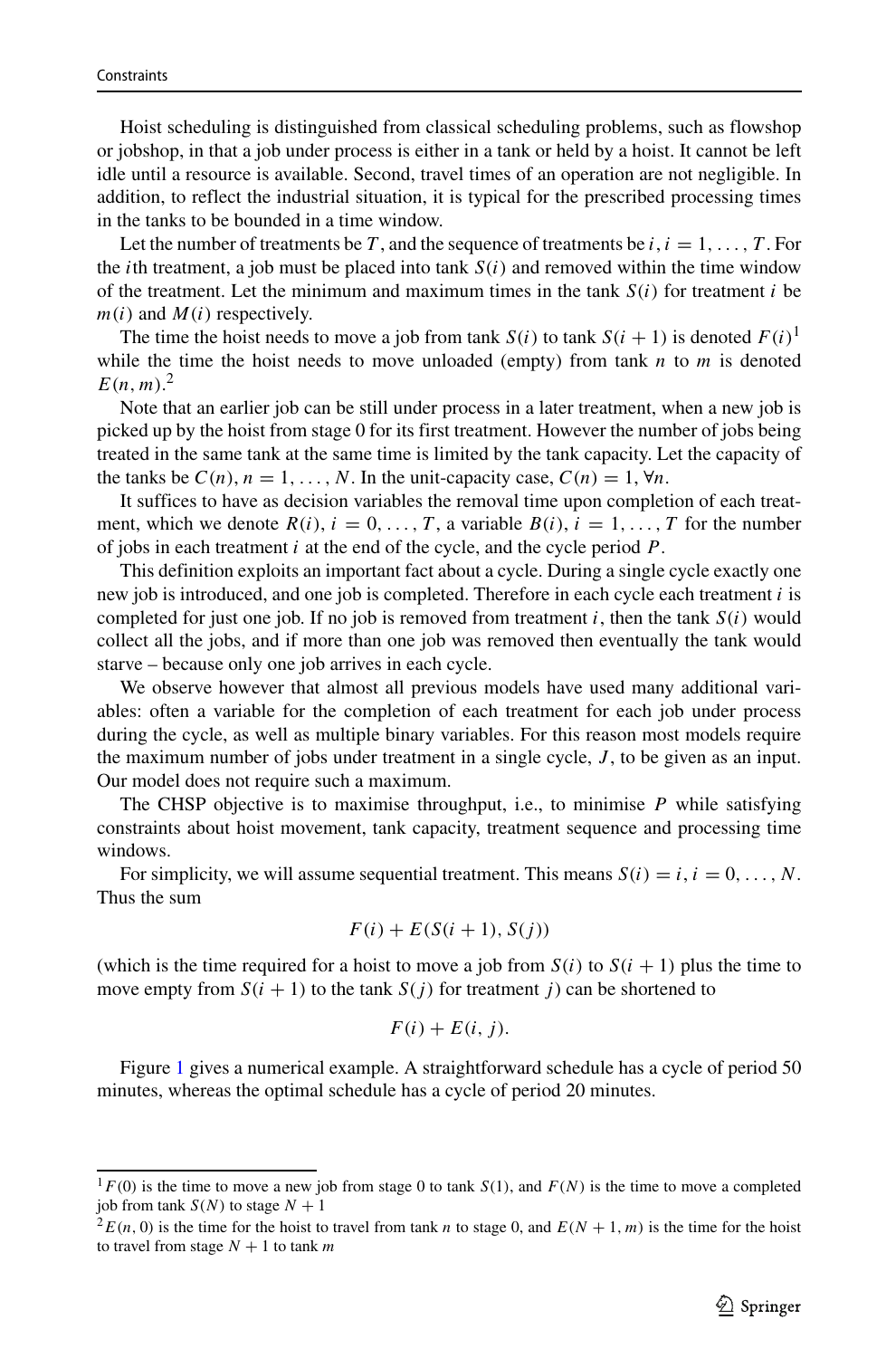<span id="page-3-1"></span>

**Fig. 1** Example of a simple cyclic hoist scheduling problem

# <span id="page-3-0"></span>**3 A compact model for hoist scheduling**

We first present a simple model for the problem with unit capacities and one hoist. We call this the *CUC1H* model. In the following sections we generalise the model and compare it to existing models.

# **Decision variables**

| $R(i)$ $i = 0, \ldots, N$ removal times |                                                                                     |
|-----------------------------------------|-------------------------------------------------------------------------------------|
|                                         | $B(i)$ $i = 1, , N$ $B(i) = 1$ iff there is a job in tank i at the end of the cycle |
| P                                       | cycle length or <i>period</i>                                                       |

# **Initial bounds**

$$
0 \le R(i) \le P_{ub} \quad i = 0, ..., N
$$
  

$$
B(i) \in \{0, 1\} \quad i = 0, ..., N
$$
  

$$
P_{lb} \le P \le P_{ub}
$$

**Objective**

min *P*

# **Required constraints**

<span id="page-3-2"></span>
$$
R(i) \le P \qquad \qquad \forall i \in [0, N] \tag{1}
$$

$$
R(i - 1) + F(i - 1) + m(i) \le R(i) + P \cdot B(i)
$$
  
\n
$$
\le R(i - 1) + F(i - 1) + M(i)
$$
  
\n
$$
\forall i \in [1, N]
$$
 (2)

$$
R(i) + F(i) + E(i + 1, j) \le R(j) \lor R(j) + F(j) + E(j + 1, i) \le R(i)
$$
  
\n
$$
\forall i \in [0, N - 1], j \in [i + 1, N]
$$
 (3)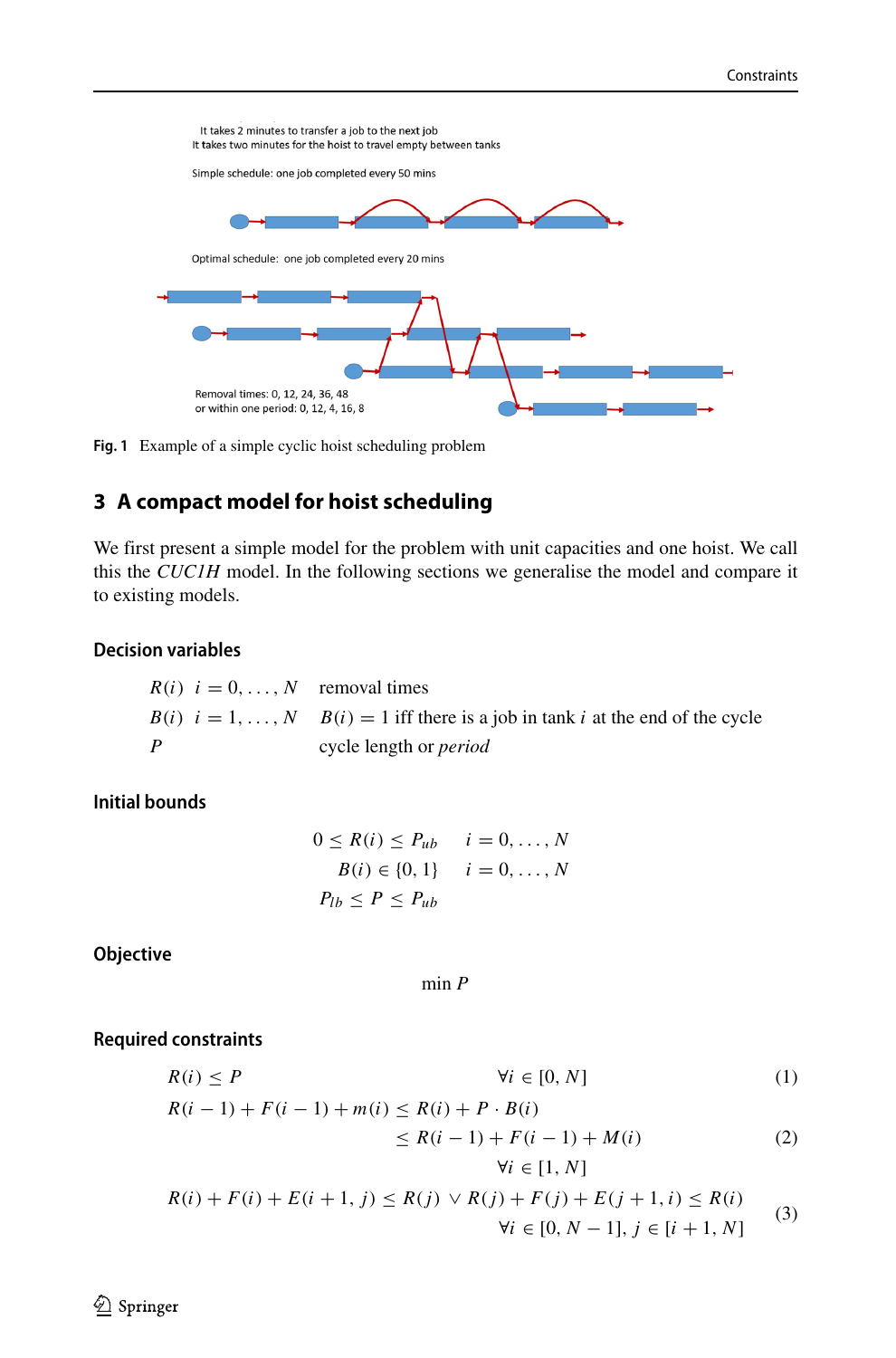<span id="page-4-0"></span>
$$
R(i) + F(i) + E(i + 1, j) \le R(j) + P \,\forall i \in [1, N], j \in [0, N], i \ne j \tag{4}
$$

$$
R(i) \le R(i-1) + F(i-1) + P \cdot (1 - B(i)) \qquad \forall i \in [1, N] \tag{5}
$$

$$
P \ge R(N) + F(N) \tag{6}
$$

**Constraint for fixed number of jobs, <sup>J</sup>**

<span id="page-4-2"></span>
$$
\sum_{i} B \le J \tag{7}
$$

#### **Symmetry breaking constraint**

<span id="page-4-3"></span>
$$
R(0) = 0 \tag{8}
$$

**Bounds computation** We compute static initial lower  $(P_{lb})$  and upper  $(P_{ub})$  bounds on the period variable *P* thus:

$$
P_{lb} = F(N) + \sum_{k=0}^{N-1} F(k) + \min(\{m(k+1)\} \cup \{E(k+1, j) \mid j \neq k \in 0..N\})
$$
  

$$
P_{ub} = F(N) + \sum_{k=0}^{N-1} F(k) + m(k+1)
$$

The upper bound covers the worst case where the hoist simply follows one job from start to end. The lower bound sums all the necessary full hoist movements and the subsequent minimum empty movements (except if the empty move is to wait at the next tank, necessarily for the minimum tank processing time).

In this model the time of every movement is relative to the start of the current period. The constraint [\(1\)](#page-3-2) requires all removals to occur within the cycle period.

The constraint [\(2\)](#page-3-2) enforces the minimum and maximum soak times in each tank. The expression  $R(i - 1) + F(i - 1)$  represents the time the job is placed in tank *i*. If the job is removed from tank *i* at a time  $R(i)$  later in the cycle than it was put in, then  $R(i)$  lies between  $R(i − 1) + F(i − 1) + m(i)$  and  $R(i − 1) + F(i − 1) + M(i)$ . In this case there will be no job in the tank at the end of the cycle, so  $B(i) = 0$ . However if the job is in the tank *i* at the end of the cycle, then  $B(i) = 1$ , so  $R(i) \leq R(i-1) + F(i-1)$  (by constraint [5\)](#page-4-0) which means that after a job is entered in tank *i* (at time  $R(i - 1) + F(i - 1)$ ) it stays in the tank until removed (at time  $R(i)$ ) in the *next* cycle.

Another important fact about hoist movements underlies constraint [\(3\)](#page-3-2). The time required to go directly from tank *i* to tank *j* is always less than the time required to go from tank *i* to some other tank and from there on to tank  $j$ <sup>[3](#page-4-1)</sup>. This the usual triangular inequality saying a straight line is the shortest distance between two points.

Figure [2](#page-5-1) shows a feasible cycle for a hoist to remove jobs from tank 0 at time *t*0, tank 2 at time *t*1 and tank 1 at time *t*2. The empty movements *ma*, *mb* and *mc* need enough time for the hoist to be ready for the next removal.

The constraint [\(3\)](#page-3-2) ensures that the hoist is never scheduled to do two things at once. Consider any two removals  $R(i)$  and  $R(j)$ . Assuming  $R(j)$  occurs after  $R(i)$ , then if these are

<span id="page-4-1"></span><sup>&</sup>lt;sup>3</sup>In fact this constraint holds under the weaker assumption that, for any three tanks *i*, *j*, *k*,  $E(i, j) \leq E(i, k)$ +  $F(k) + E(k+1, j).$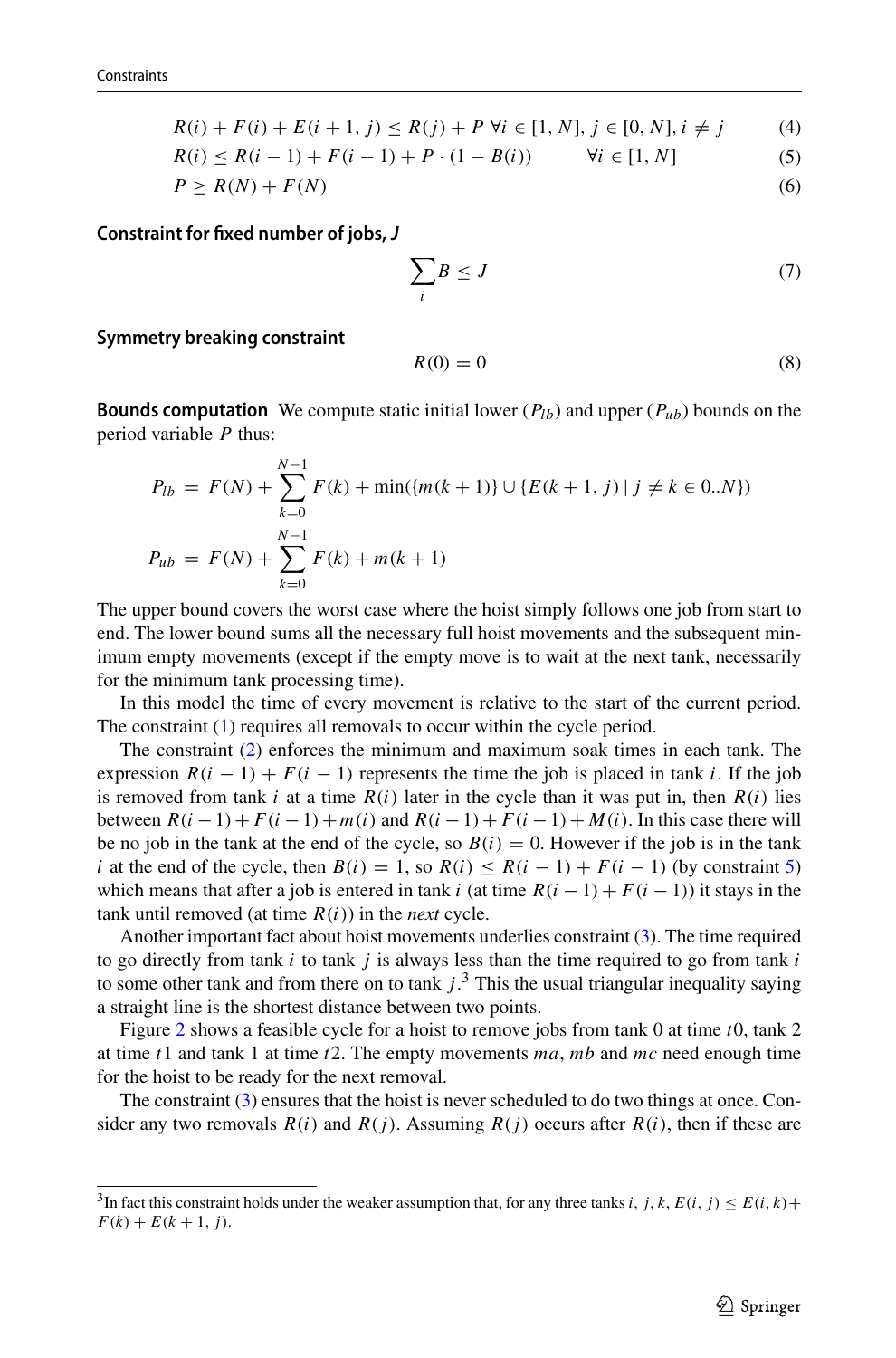<span id="page-5-1"></span>

**Fig. 2** One hoist and two tanks

successive removals then  $R(j) \geq R(i) + F(i) + E(i+1, j)$ . If the hoist does other removals (from tanks  $k_1, k_2$ , etc.) in between, then the triangular inequality and the constraints on  $R(i)$ and  $R(k_1)$ , on  $R(k_1)$  and  $R(k_2)$  etc. will ensure  $R(j) > R(i) + F(i) + E(i+1, j)$ . The other alternative is that  $R(j)$  occurs before  $R(i)$  and the same argument applies. Constraint [\(4\)](#page-4-0) extends constraint [\(3\)](#page-3-2) to preclude an overlap in the case where  $R(i) + F(i) + E(i+1, j) \geq P$ . In this case potential clash would be between  $R(i)$  and  $R(j) + P$ .

The next constraint [\(5\)](#page-4-0) is the one that enforces  $B(i) = 0$  in case a job is removed from tank *i* after one has been loaded into the same tank earlier in the cycle, i.e.,  $R(i) \geq R(i -$ 1) +  $F(i-1)$ . In this case, constraint [\(2\)](#page-3-2) enforces that  $R(i-1) + F(i-1) + m(i) ≤ R(i)$ . On the other hand, if the removal occurs earlier in the cycle than the loading of tank *i*, i.e.,  $R(i) \leq R(i-1) + F(i-1)$ , then constraint [\(2\)](#page-3-2) entails that  $B(i) = 1$ .

The equality can only happen if the job is removed from the tank at the same time it is entered. Informally there are three ways this could happen: (1) If the same hoist dips the job in the tank for zero time which makes no sense (2) The same hoist removes a job which started one (or more) period(s) before at the same time as dropping the original job in the tank (3) Two hoists handle two jobs exactly one period apart (2) and (3) involve two jobs being in the tank (for zero seconds) while the hoist drops the first and picks up the second.

The constraint [\(6\)](#page-4-0) ensures that the end of the cycle (and the entry of the next job in tank 1) occurs after the previous job has been removed from the last tank, *N*. The constraint on the number of jobs concurrently in process, in case it is specified in the input, is enforced by constraint [\(7\)](#page-4-2). (For models that do not need to constrain the number of concurrent jobs, this can be omitted.)

The final constraint is redundant, but since we can always set the time to zero when a new job enters the system, constraint [\(8\)](#page-4-3) does so, and removes all the symmetrical cycles which begin at other times.

In short this model *CUC1H* comprises just six essential constraints.

# <span id="page-5-0"></span>**4 Previous models**

There are over 20 research papers on the basic unit capacity single hoist problem, and it is surprising that none have devised as simple a model as presented here.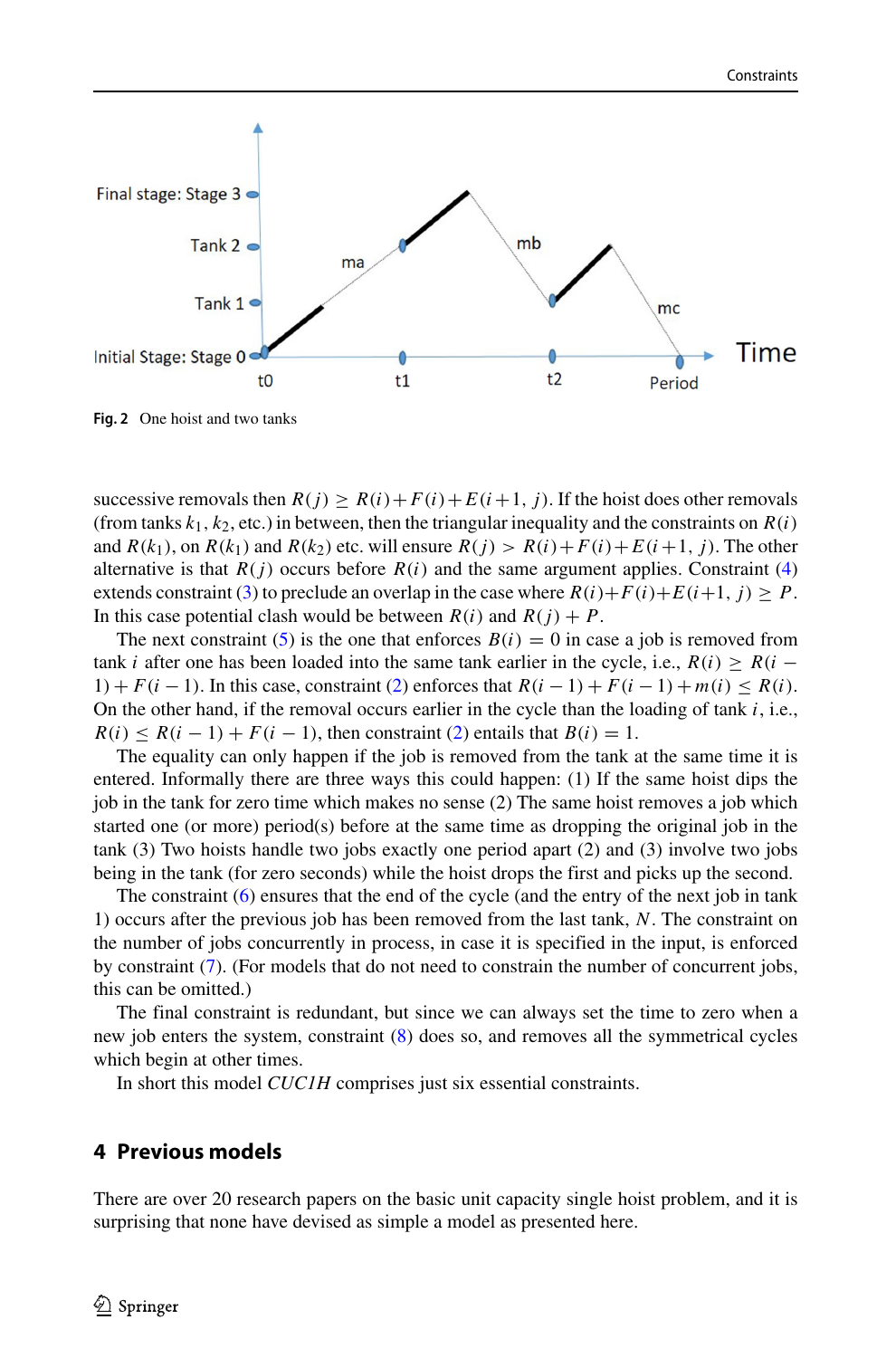#### **4.1 IP models**

The most recently-published IP model for the basic hoist scheduling problem is by [\[5\]](#page-17-2). This builds on the previously-published models repairing shortcomings in earlier work with IP, and eliminating redundant constraints.

The model requires eight constraints to impose the soak times, expressed in our model by constraint [\(2\)](#page-3-2). The first two of these are:

$$
R(i) - (R(i-1) + F(i-1)) \le M(i) + BigM \cdot (B(i) + W(i-1)) \quad \forall i \in [1, N]
$$
  

$$
R(i) - (R(i-1) + F(i-1)) \ge m(i) - BigM \cdot (B(i) + W(i-1)) \quad \forall i \in [1, N]
$$

where  $BigM$  is some sufficiently large number. The binary variable  $W(i)$  indicates whether move *i* goes across the cycle. The remaining six constraints enforcing soak times capture different combinations of minimum and maximum, and combinations of the job remaining in the tank over a cycle or not, and the move  $i - 1$  crossing the cycle or not.

Dealing with this additional array *W* of variables requires additional constraints on the period *P*:

| R(i) < P                                    | $\forall i \in [1, N]$ |
|---------------------------------------------|------------------------|
| $R(i) + F(i) \leq P + BigM \cdot W(i)$      | $\forall i \in [1, N]$ |
| $R(i) + F(i) \ge P - BigM \cdot (1 - W(i))$ | $\forall i \in [1, N]$ |

Ultimately this 'improved' model deploys over 20 constraints to express the basic hoist scheduling problem.

## **4.2 CP models**

The previous models of hoist scheduling in CP  $[1, 17, 18]$  $[1, 17, 18]$  $[1, 17, 18]$  $[1, 17, 18]$  $[1, 17, 18]$  all consider the whole period that a job is in process. If there are, for example, 5 jobs in process at any time, this period is 5 times the duration of a cycle (implying the number of jobs must be an input in such models). As a result the constraints become larger the more jobs in process – hence the constraint [\(7\)](#page-4-2) which typically occurs in CP models but not in IP models. Indeed the central constraint in [\[18\]](#page-18-0) is equivalent to our constraint [\(3\)](#page-3-2) but must be applied to every  $k \in 1 \ldots J$ :

$$
R(i - 1) + F(i - 1) + E(i, j) + k \cdot P \le R(j) \lor R(j - 1) + F(j - 1) + E(j, i) \le R(j) + k \cdot P
$$
  

$$
\forall i, j \in [1, N], k \in [1, J]
$$

## **4.3 Comparison**

The IP models in the literature are complicated to understand, and complicated to adapt for new constraints as will become clear in the next section. Their performance when handled by an IP solver could prove to be better than the *CUC1H* model, since these models are tailored for the IP solver. We examine this empirically in Section [6.](#page-9-0) By contrast, the previous CP models are easier to read and extend than IP models, but suffer from performance problems when there are multiple jobs in process at any time.

# <span id="page-6-0"></span>**5 Multiple hoists and larger capacity tanks**

The extension to the *CUC1H* model to cope with the extended CHSP problem is straightforward. We call this the *CECnH* model.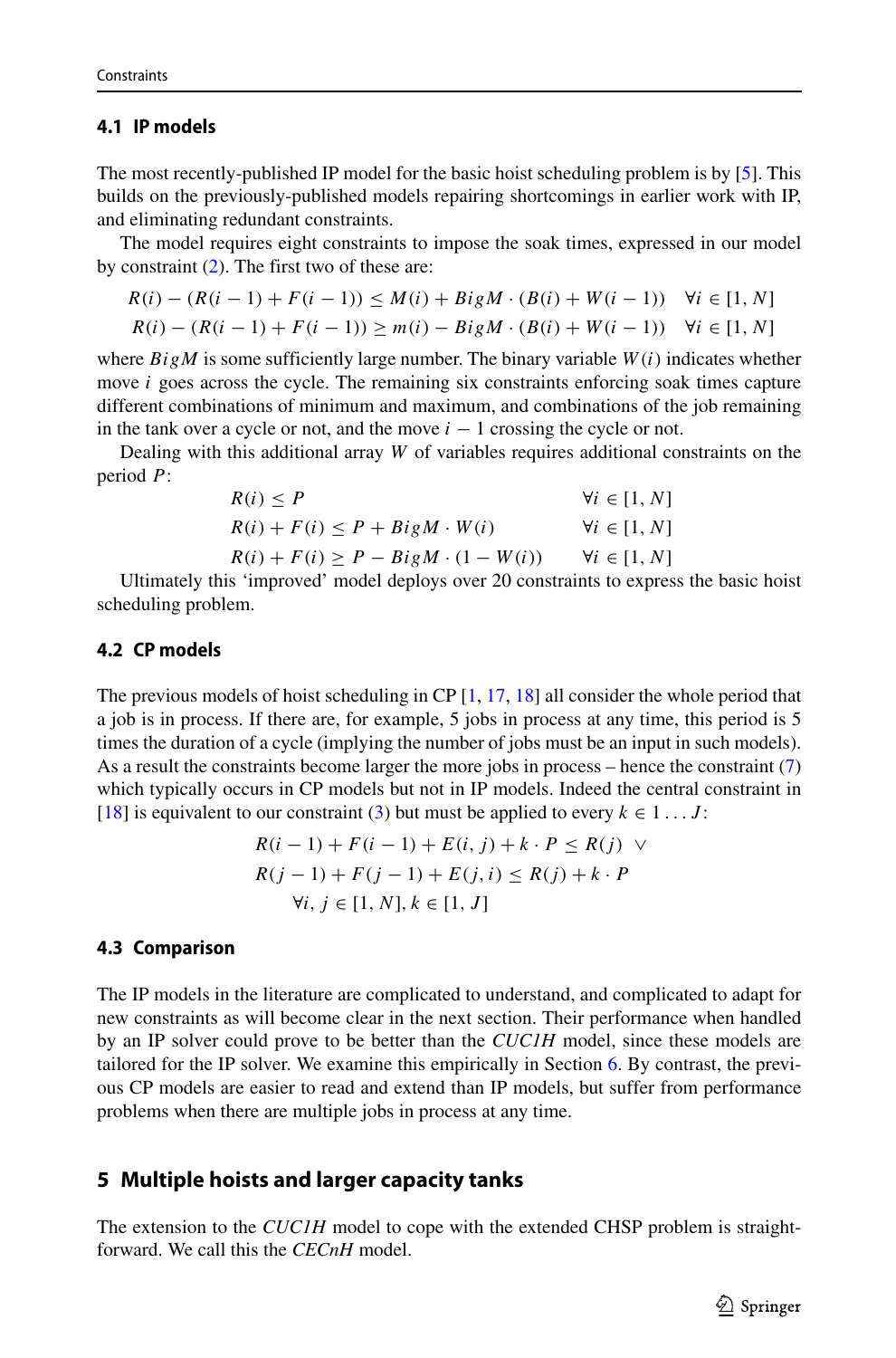<span id="page-7-2"></span>

**Fig. 3** Left: Two hoists and three tanks. Right: Two hoists and four tanks: avoiding collision on a single track

The constants and data are as described in Section [2.](#page-1-0) In addition, *H* denotes the number of hoists, *A* the number of tracks, and  $C(i) \geq 1$  the capacity of tank *i*. Either  $A = H$  in which case each hoist runs on its own track, or  $A = 1$  and all the hoists run on one track.<sup>4</sup>

#### **Additional decision variables**

 $H(i)$   $i = 1, \ldots, N$  hoist that performs treatment *i* 

#### **Initial bounds**

$$
1 \le H(i) \le H \qquad i = 1, ..., N
$$
  

$$
0 \le B(i) \le C(i) \qquad i = 1, ..., N
$$

The handling of capacities is simply done by increasing the bound on  $B(i)$ , so that it is an integer-valued rather than 0, 1. If, for example,  $B(i) = C(i)$  then there are  $C(i)$  jobs in tank  $i$  at the end of the cycle, which is the maximum possible. Constraint  $(9)$  replaces  $(5)$ , which it generalises.

#### **Additional constraints**

<span id="page-7-1"></span>
$$
R(i) \le R(i-1) + F(i-1) + P_{ub} \cdot (C(i) - B(i)) \qquad \forall i \in [1, N] \tag{9}
$$

<span id="page-7-3"></span> $H(i) > H(i)$  ∨  $(R(i) + F(i) + E(i + 1, j) \leq R(j) + P \wedge R(j) + F(j) + E(j + 1, i) \leq R(i) + P$  (10)  $∀i ∈ [1, N], i ∈ [0, i - 1]$  $H(i) > H(j)$  ∨  $R(i) + F(i) + E(i + 1, j) \leq R(j) \vee R(j) + F(j) + E(j + 1, i) \leq R(i)$  $∀i ∈ [1, N], j ∈ [0, i - 1]$ (11)

If there is only one hoist, it starts the first action (removing a job from tank 0) at the start of a cycle, so no action continues across the end of a cycle. However, as evident from Fig. [3](#page-7-2) (left), only one hoist has a treatment starting at time *t*0. For the other hoist a constraint is needed to ensure time for the empty movement *md* over the end of the cycle. The constraint [\(10\)](#page-7-3) extends constraint [\(4\)](#page-4-0) to handle this case.

<span id="page-7-0"></span><sup>&</sup>lt;sup>4</sup>Other values of *A* are handled by specifying the set of hoists running on each track.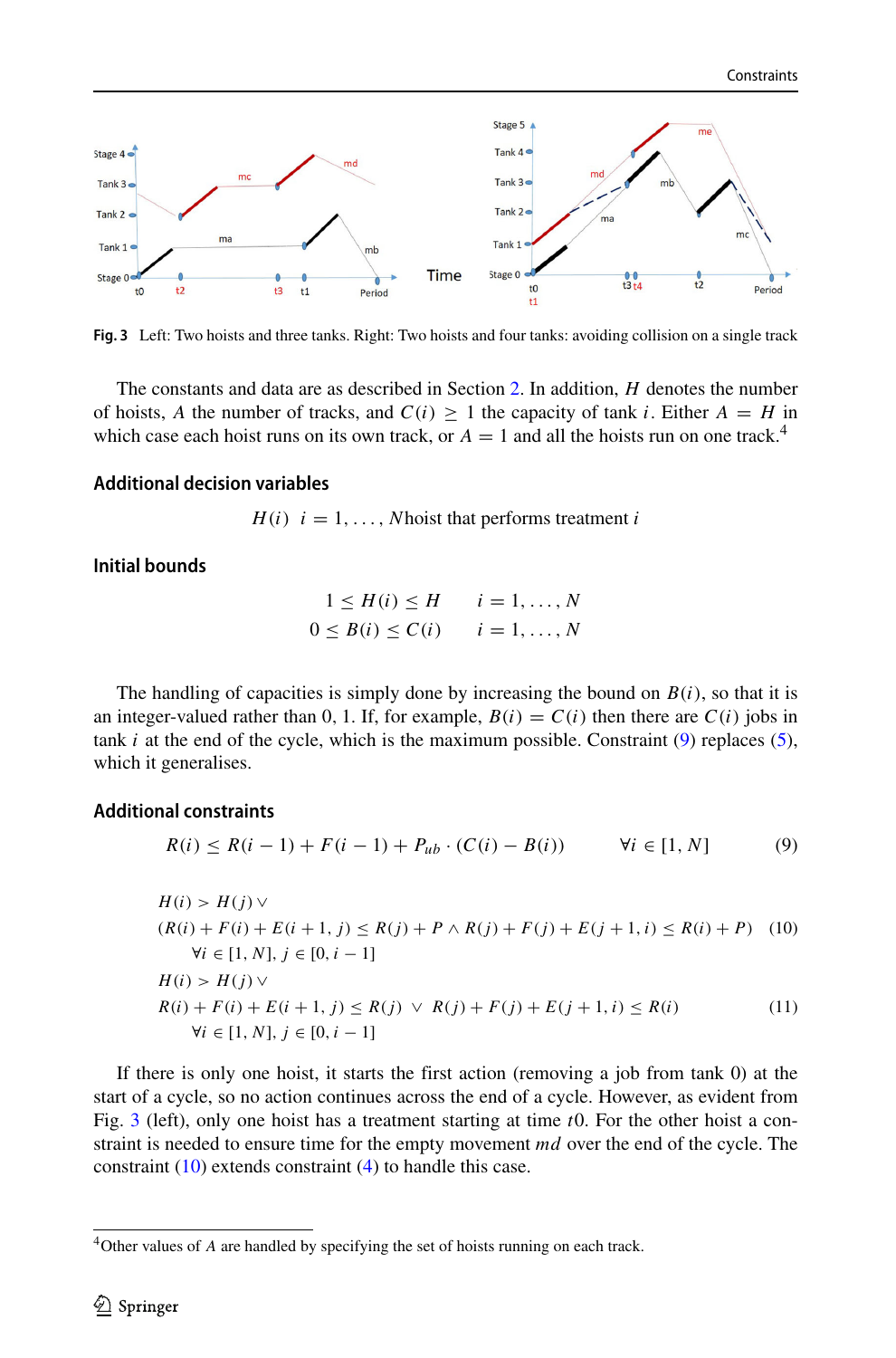The constraint [\(11\)](#page-7-3) is an extension of constraint [\(3\)](#page-3-2) in the *CUC1H* model. This is the model for  $A = 1$ , where all the hoists are on the same track.

The interesting case illustrated in Fig. [3](#page-7-2) (right) has the thick hoist 'below' the thin one on the track, but the thin hoist removes from tank 1 which is 'below' tanks 2 and 3. In this case the time needed for the dotted 'virtual' empty moves are enforced by [\(11\)](#page-7-3) giving time for the thin hoist to get out of the way of the thick one.

If each hoist has its own track  $(H = A)$ , we replace  $H(i) > H(j)$  by  $H(i) \neq H(j)$  in [\(11\)](#page-7-3) and [\(10\)](#page-7-3).

By contrast to the *CECnH* model, many new constraints and variables are required to extend the IP model. We give one of the four 'collision avoidance' constraints:

$$
R(i) + F(i) + E(i + 1, j) - R(j) \le
$$
  
\n
$$
Big M \cdot (3 - Y(i, j) - Z(i, k) - \sum_{h=k}^{K} Z(j, h))
$$
  
\n
$$
\forall i, j \in [1, N], j < i, k \in [1..K]
$$

Here,  $Y(i, j)$  is a binary variable indicating which removal is earlier,  $R(i)$  or  $R(j)$ .  $Z(i, k)$ is a further binary variable indicating whether hoist *k* removes jobs from tank *i*. Although easier to extend than IP models, previous CP models are also more complex to extend than our model – for example requiring various auxiliary boolean variables.

Researchers tackle many minor variations of a particular CHSP problem. One difference between the *CECnH* model and [\[5\]](#page-17-2)'s IP model is accounting for the time  $p(i)$  required to unload a part from a tank – while the hoist stays at the same location – and the time  $q(i)$ required to load the tank. This prevents one hoist loading a tank when another is unloading it. It is handled by three further IP constraints:

$$
R(i) + p(i) - (R(i - 1) + F(i - 1) - q(I)) \leq BigM \cdot (1 - B(i) + W(i - 1))
$$
  
\n
$$
\forall i \in [1, N]
$$
  
\n
$$
R(i) + p(i) - (R(i - 1) + F(i - 1) - q(I)) \leq BigM \cdot (1 - W(i - 1) + B(i))
$$
  
\n
$$
\forall i \in [1, N]
$$
  
\n
$$
R(i) + p(i) - (R(i - 1) + F(i - 1) - q(I) - P) \leq BigM \cdot (2 - B(i) - W(i - 1))
$$
  
\n
$$
\forall i \in [1, N]
$$

The modification required to the *CUC1H* model to ensure it returns precisely the same solutions is simply to extend constraint  $(5)$  thus:

$$
R(i) \cdot B(i) \le R(i-1) + F(i-1) - (p(i) + q(i)) \quad \forall i \in [1, N]
$$

#### **5.1 Global constraints**

*CECnH* does not use global constraints. An option is to introduce the cumulative constraint to the model. However, for each of the hoist tasks, its duration depends on where is the next task. This is because there is no variable in the model representing the successor task. Thus cumulative only has a lower bound on the duration and is unlikely to achieve substantial additional pruning to justify its overhead. In order to assess the value of cumulative, we study two variants of *CECnH* with cumulative constraints in Section [6.](#page-9-0)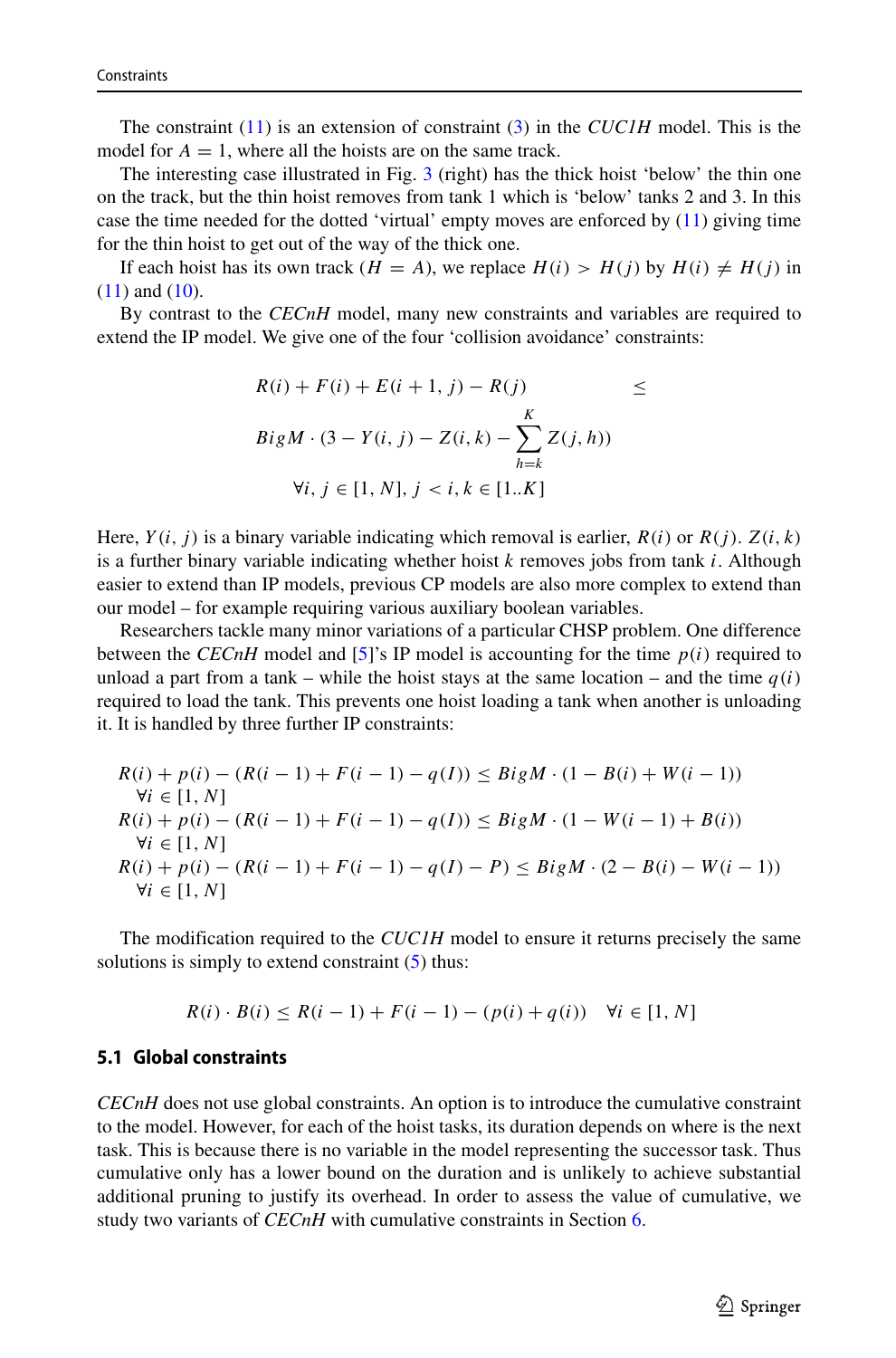# <span id="page-9-0"></span>**6 Empirical analysis**

We implemented the extended model of Section [5](#page-6-0) in the high-level constraint language MiniZinc [\[14\]](#page-18-2). In this section we report empirical results on benchmark CHSP instances. To be compatible with previous benchmarks we adopt the one-track option  $(A = 1)$ , and set  $p = q = 0$ .

As solvers we first compare the constraint programming ('CP') solver Gecode version 6.2, the integer programming ('IP') solver Gurobi version 9.0.1, and the lazy clause generation ('LCG') solver Chuffed version 0.10.4. We later introduce a straightforward hybrid IP–LCG approach. Default settings were used for each solver , i.e., solvers could ignore any model-specified search heuristics if they wished. We used no specific search or symmetry-breaking annotations.

Experiments were performed on a machine with a 12-core Intel Core i7 processor at 3.2GHz, and 16GB memory. The model was implemented in MiniZinc version 2.4.3 and compiled for each of the solvers using the standard MiniZinc settings and optimisation flag 'O1'. The models and datasets are available at: [https://doi.org/10.4121/12912413.](https://doi.org/10.4121/12912413) [5](#page-9-1)

Linearisation for the IP solver was done automatically by MiniZinc [\[2\]](#page-17-4). Research on MiniZinc model linearization has ensured even CP MiniZinc models generate good IP models – as proven on MiniZinc benchmark set. Note that IP models in MiniZinc simply map to the same IP model in the underlying solver, so solving time is unaffected.

# **6.1 Benchmarks**

First we take two standard benchmarks from the literature, 'P&U' [\[16\]](#page-18-4) and 'BO1' [\[12\]](#page-18-5). Both datasets originate from real-life industrial lines. Since these benchmarks are not considered difficult for the single-part single-degree CHSP [\[5\]](#page-17-2), we study extended benchmarks in which the line and treatments are multiplied, as follows.

For each benchmark with tanks  $0, \ldots, N$  and multiplier  $M \geq 1$ , we create a benchmark with tanks 0, ...,  $N \cdot M$ . For  $1 \le k \le N$ , the properties of the  $k^{th}$  tank are copied on to **M** further tanks, and similarly the value of  $F(k)$ . For the empty movements, we want a non-zero time to travel between different copies of the same tank. We do this by adding 5 between the first and second copy, 10 between the first and third copy, etc. These numbers were chosen to be of the same order of magnitude as the other empty movements  $E(i, j)$ in the benchmarks. Specifically, let  $i_{m1}$  be the  $m1^{th}$  copy of tank  $i$ , and let  $j_{m2}$  be the  $m2^{th}$ copy of tank *j*. Then  $E(i_{m1}, j_{m2})$  is set to  $E(i, j) + 5 \cdot |m1 - m2|$ .

In addition to these extended benchmarks, we also study random instances, gener-ated according to the specification of [\[5\]](#page-17-2). These instances have  $H \in [2, 3, 4]$  and  $N \in$ {8*,* 10*,* 12*,* 14}, and the time windows uniformly [0*,* 0], [0*,* 50] or [0*,* 100]. We further generated larger random instances with Multiplier **M** ∈ [1, 5] and  $C(i) \in [1, 3]$ ,  $\forall i$ .

We emphasise that no previous model has been benchmarked on instances with a multiplier  $M > 1$ .

## **6.2 Results and discussion**

**Global constraints with Chuffed** First, in a preliminary experiment, we study our *CECnH* model with the Chuffed LCG solver. As noted earlier, the global constraint cumulative can be added to the model as a redundant constraint as follows in MiniZinc:

<span id="page-9-1"></span><sup>5</sup>A version without supplementary files is at the earlier DOI: [https://doi.org/10.4121/uuid:211d5c86-ee65-](https://doi.org/10.4121/uuid:211d5c86-ee65-455c-a8ab-9265aab1e289) [455c-a8ab-9265aab1e289.](https://doi.org/10.4121/uuid:211d5c86-ee65-455c-a8ab-9265aab1e289)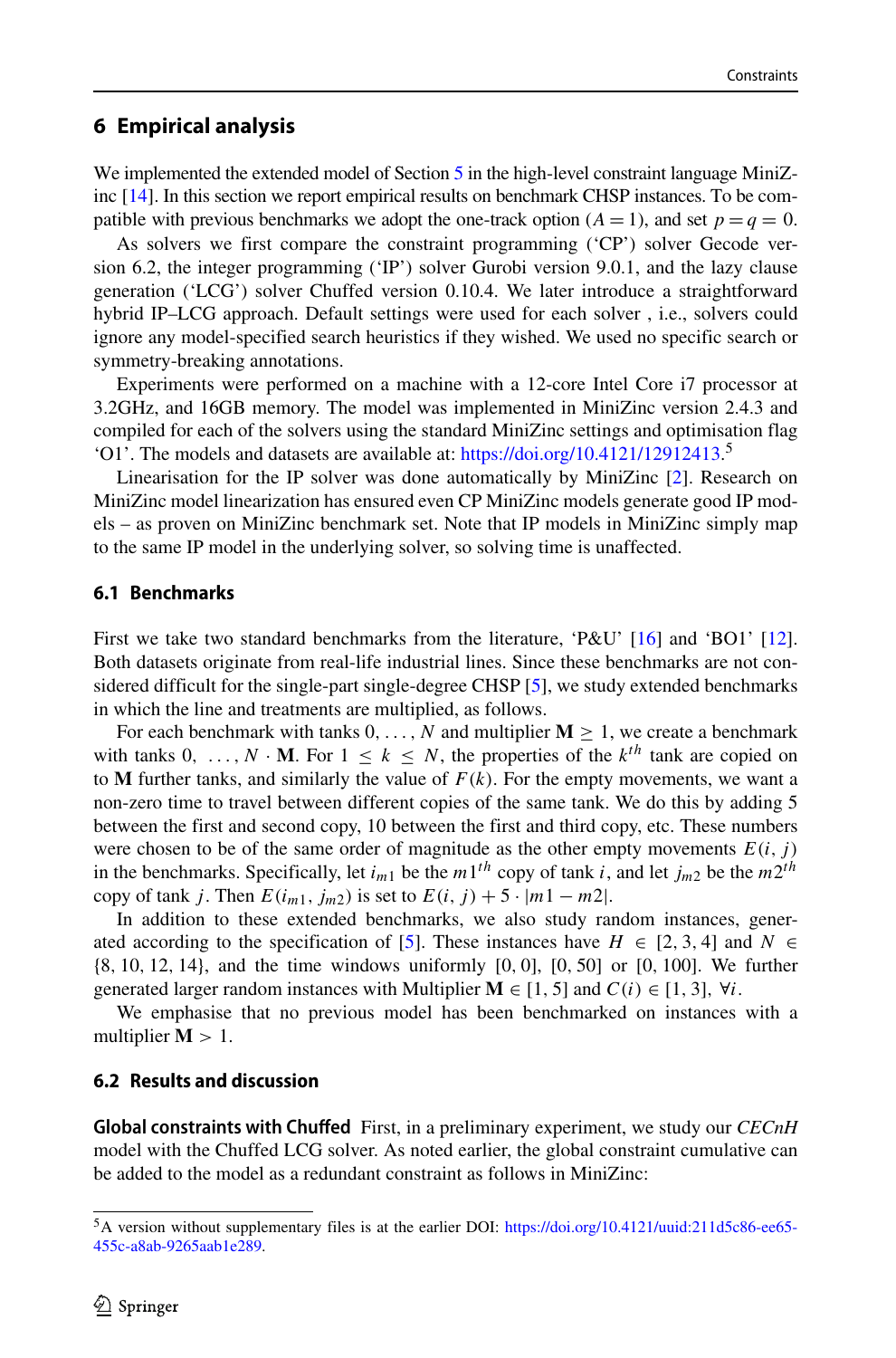<span id="page-10-1"></span>

| <b>Table 1</b> Results on P&U<br>instances with <i>CECnH</i> and the | Instance    | Optimum | <b>CECnH</b> | +cumulative | +annotation |
|----------------------------------------------------------------------|-------------|---------|--------------|-------------|-------------|
| Chuffed LCG solver                                                   | $1 - 1 - 1$ | 521     | 1.1          | 3.3         | 0.70        |
|                                                                      | $1 - 2 - 1$ | 251     | 1.4          | 1.0         | 1.4         |
|                                                                      | $1 - 2 - 2$ | 221     | 2.5          | 1.5         | 2.4         |
|                                                                      | $1 - 3 - 1$ | 170     | 1.0          | 0.98        | 1.02        |
|                                                                      | $1 - 3 - 2$ | 168     | 1.9          | 1.6         | 1.9         |
|                                                                      | $1 - 4 - 1$ | 150     | 0.36         | 0.36        | 0.35        |
|                                                                      | $1 - 5 - 1$ | 150     | 0.25         | 0.23        | 0.25        |
|                                                                      | $2 - 1 - 1$ | 1076    | 10.4         | 10.4        | 10.3        |
|                                                                      | $2 - 2 - 1$ | 448     | 1590         | 1400        | 1390        |
|                                                                      | $2 - 2 - 2$ | 448     | 1140         | 1390        | 1470        |
|                                                                      | $2 - 2 - 3$ | 448     | 1020         | 1050        | 852         |
|                                                                      | $2 - 3 - 1$ | 334     | 432          | 449         | 371         |
|                                                                      | $2 - 3 - 2$ | 334     | 381          | 393         | 317         |
|                                                                      | $2 - 3 - 3$ | 334     | 344          | 356         | 287         |
|                                                                      | $2 - 4 - 1$ | 295     | 24.3         | 25.0        | 21.0        |
| Time limit 1 hour. 1 core. Times                                     | $3 - 1 - 1$ | 1438    | 112          | 121         | 125         |

```
are shown in seconds
```

```
constraint cumulative ([r[i]|i \in 1..N],
            [f[i] + min([e[i,j]]]j in 1..N]where j := i]) i in 1..N],
            [1]i in 1..N],
            Hoists );
```
Schutt et al. [\[19\]](#page-18-6) defined specific LCG explanations for cumulative: both for cumulative's time-tabling and time-tabling edge finding.<sup>6</sup> Thus the following MiniZinc annotations can yield more powerful propagation:

# constraint cumulative (...) :: ttef\_filt(true) :: tt\_filt(true)

For the problem P&U, Table [1](#page-10-1) reports the results of Chuffed on *CECnH* with no cumulative constraint (column 3). Column 'Instance' shows the tuple Multiplier – Hoists – Capacity; column 'Optimum' shows the optimal period *P*. Times are shown in seconds.

Adding the cumulative constraint (column 4) brings a little gain on smaller instances but is a little worse on larger instances, whereas also using the time-tabling annotations (column 5) does bring a consistent gain.

In order to fairly compare across models and solvers, we use the base version of *CECnH*, with no cumulative constraint, in the remainder of the experiments below.

**Models compared on real-world instances** For the problem P&U, Table [2](#page-11-0) shows the results of the three models: our model *CECnH*, the IP model of [\[5\]](#page-17-2) (re-implemented in MiniZinc), and the CP model of [\[17\]](#page-18-3) (also re-implemented). Times are shown in seconds. We solve all models with an IP solver, and the two CP models also with a CP solver.

<sup>&</sup>lt;sup>6</sup>We are grateful to an anonymous reviewer for this suggestion.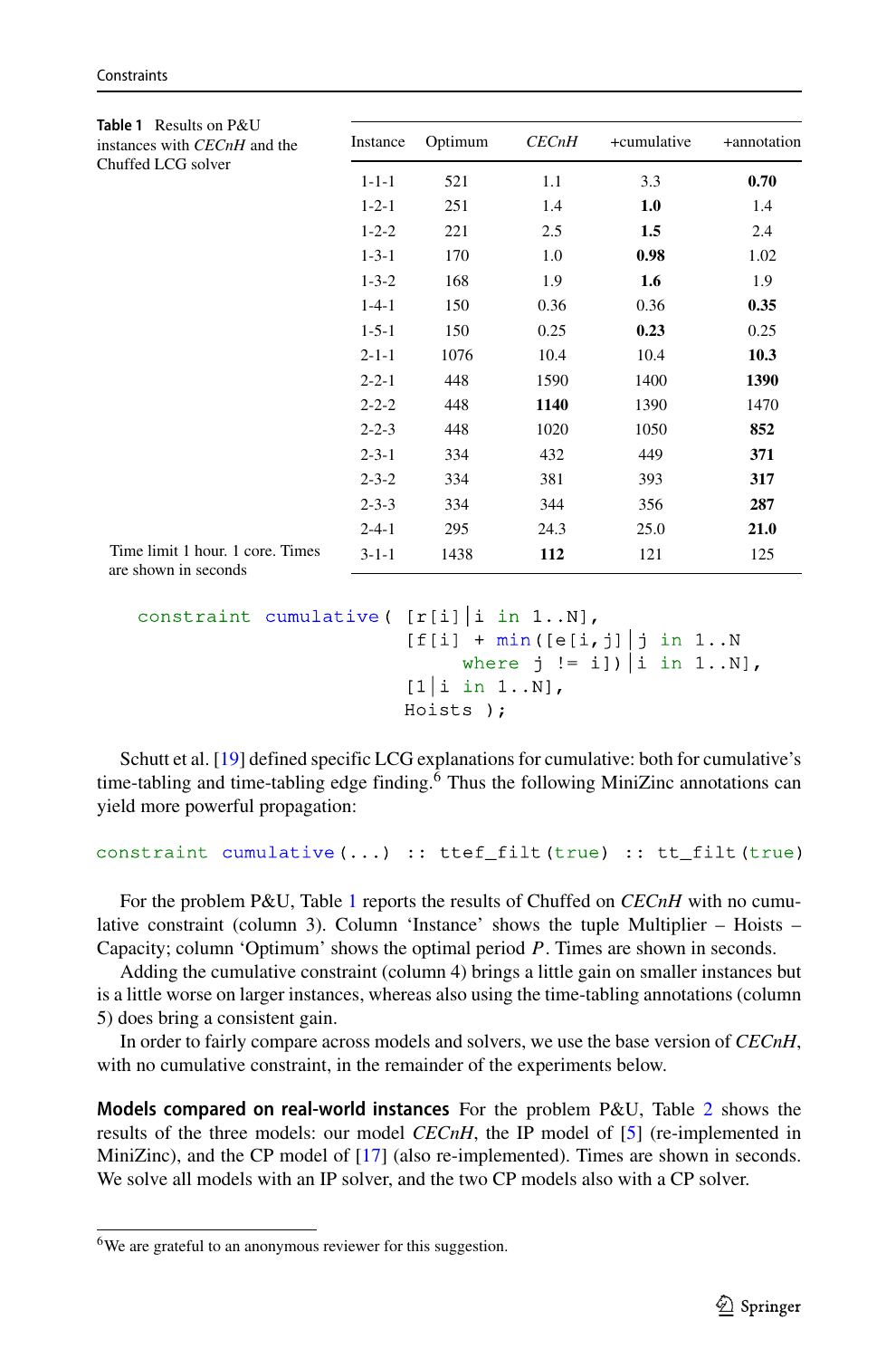| Instance    | Optimum | [17] (CP)   | $[17]$ (IP) | $[5]$ 's IP | $CECnH$ (CP) | $CECnH$ (IP) |
|-------------|---------|-------------|-------------|-------------|--------------|--------------|
| $1 - 1 - 1$ | 521     | $\leq$ 731  | 2.3         | 1.1         | 4.1          | 0.89         |
| $1 - 2 - 1$ | 251     | < 731       | 4.4         | 12.6        | 102          | 4.8          |
| $1 - 2 - 2$ | 221     | < 731       | 24.4        | $13.0*$     | 78.8         | 7.9          |
| $1 - 3 - 1$ | 170     | < 731       | 7.6         | 30.5        | 60.9         | 3.1          |
| $1 - 3 - 2$ | 168     | < 731       | 9.8         | $26.9*$     | 217          | 3.6          |
| $1 - 4 - 1$ | 150     | < 731       | 1.7         | 1.2         | 18.7         | 0.48         |
| $1 - 5 - 1$ | 150     | $\leq$ 731  | 1.4         | 2.5         | 12.6         | 0.51         |
| $2 - 1 - 1$ | 1076    | $\leq$ 1182 | 209         | 12.7        | 454          | 10.3         |
| $2 - 2 - 1$ | 448     | < 1182      | $\leq 1070$ | $\leq$ 513  | $\leq$ 778   | $\leq 455$   |
| $2 - 2 - 2$ | 448     | $\leq$ 1313 | $\leq 903$  | $\leq 513*$ | $\leq$ 823   | $\leq 448$   |
| $2 - 2 - 3$ | 448     | $<$ 1313    | $\leq$ 584  | $\leq 513*$ | $\leq$ 772   | $\leq 450$   |
| $2 - 3 - 1$ | 334     | < 1182      | $\leq$ 337  |             | $\leq 672$   | 2523         |
| $2 - 3 - 2$ | 334     | $\leq$ 1313 | $\leq$ 339  | $-$ *       | $\leq 648$   | $\leq$ 334   |
| $2 - 3 - 3$ | 334     | $<$ 1313    | $\leq$ 342  | $-*$        | $\leq 648$   | $\leq$ 334   |
| $2 - 4 - 1$ | 295     | < 1152      | 146         | -           | $\leq 603$   | 59.2         |
| $3 - 1 - 1$ | 1438    | $\leq$ 2599 | $\leq$ 2869 | 220         | $\leq$ 1537  | 68.9         |

<span id="page-11-0"></span>**Table 2** Results on P&U instances with different models

Time limit 1 hour. 1 core. Times are shown in seconds. If the solver could not find and prove the optimum within the time limit, the upper bound obtained is shown in italic. '\*' indicates the model proves a sub-optimal solution for the instance. '–' indicates the model cannot solve the instance

Note that [\[5\]](#page-17-2)'s model does not take account of non-unit tank capacities, and so, while it finds solutions for such instances, the period is sub-optimal. These entries are marked by an asterisk.

From the table we see that our model is faster, overall, than the IP model from the literature by a factor of 1–2, and is faster than the CP model from the literature by up to an order of magnitude when the problem size grows  $(M > 1)$  – whether the CP or IP solver is used as the solving backend. Indeed, without search guidance the previous CP model cannot find any optimal solution within the timeout when a CP solver is used on it.

**Solvers compared on real-world instances** For problems P&U and BO1 respectively, Tables [3](#page-12-0) and [4](#page-13-0) show the results of the three solvers on our model. Overall, the best performance of solvers using 1 core is by LCG. Below we discuss use of multiple cores, but already from the tables we see that the best performance overall is either from IP with 4 or 8 cores, or from LCG. For P&U, for example, IP is best for the small (Multiplier 1) instances, but struggles in comparison with LCG for the medium instances (Multiplier 2); for the largest instances IP again has the edge. As also seen in Table [2,](#page-11-0) we observe that the pure CP solver has uniformly inferior performance.

**Solvers compared on random instances** Table [5](#page-13-1) shows results on 360 random instances (10 for each parameter setting), generated with the same parameters as [\[5\]](#page-17-2). In this table we show [\[5\]](#page-17-2)'s IP model in addition to our model *CECnH*. Table [6](#page-14-0) shows results on 100 random instances of larger size, generated as described earlier.

As before we compare CP, IP and LCG solvers. The instances of [\[5\]](#page-17-2) are not difficult for any solver. When using IP, our model (when linearised) is also faster by an order of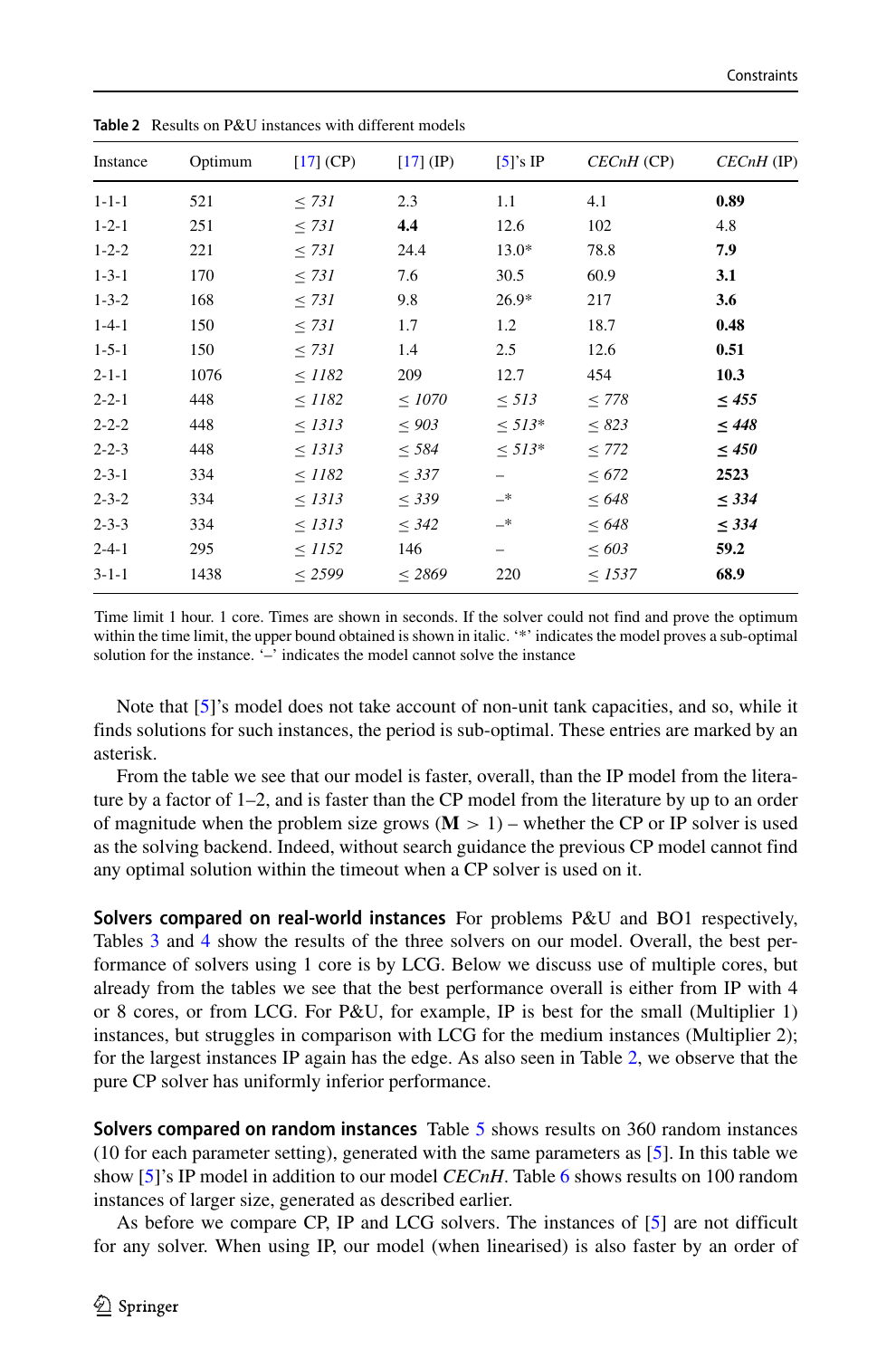<span id="page-12-0"></span>**Table 3** Results on P&U instances

| Instance    | Optimum     | CP                       | IP          | IP-2core                 | IP-4core    | IP-8core    | <b>LCG</b>  |
|-------------|-------------|--------------------------|-------------|--------------------------|-------------|-------------|-------------|
| $1 - 1 - 1$ | 521         | 4.1                      | 0.89        | 1.1                      | 0.73        | 1.2         | 1.1         |
| $1 - 2 - 1$ | 251         | 102                      | 4.8         | 2.6                      | 3.1         | 3.0         | 1.4         |
| $1 - 3 - 1$ | 170         | 60.9                     | 3.1         | 1.5                      | 2.9         | 2.3         | 1.0         |
| $1 - 3 - 2$ | 168         | 217                      | 3.6         | 2.3                      | 5.0         | 2.4         | 1.9         |
| $1 - 4 - 1$ | 150         | 18.7                     | 0.48        | 0.37                     | 0.40        | 0.34        | 0.48        |
| $1 - 5 - 1$ | 150         | 12.6                     | 0.51        | 0.34                     | 0.36        | 0.37        | 0.25        |
| $2 - 1 - 1$ | 1076        | 454                      | 10.3        | 5.1                      | 5.5         | 4.9         | 10.4        |
| $2 - 2 - 1$ | 455         | $\leq 778$               | $\leq 455$  | ~168                     | 2910        | 3030        | 1590        |
| $2 - 2 - 2$ | 448         | $\leq$ 823               | < 448       | $\leq 450$               | $\leq 448$  | $\leq 457$  | 1140        |
| $2 - 2 - 3$ | 448         | $\leq 772$               | $\leq 450$  | $\leq 462$               | $\leq 450$  | $\leq 448$  | 1020        |
| $2 - 2 - 4$ | 448         | $\leq 776$               | $\leq 465$  | $\leq 462$               | 2990        | 2100        | 884         |
| $2 - 2 - 5$ | 448         | $\leq 776$               | $\leq 448$  | $\leq 476$               | $\leq 468$  | $\leq 448$  | 510         |
| $2 - 3 - 1$ | 334         | $\leq 672$               | 2523        | 3420                     | 1560        | 1100        | 432         |
| $2 - 3 - 2$ | 334         | $\leq 648$               | $\leq$ 334  | 2950                     | 1210        | 1410        | 381         |
| $2 - 3 - 3$ | 334         | $\leq 648$               | $\leq$ 334  | $\leq$ 334               | 1290        | 1050        | 344         |
| $2 - 4 - 1$ | 295         | $\leq 603$               | 59.2        | 41.9                     | 27.0        | 120.7       | 24.3        |
| $2 - 4 - 2$ | 295         | $\leq$ 381               | 93.2        | 43.3                     | 68.3        | 44.8        | 20.7        |
| $2 - 4 - 3$ | 295         | $\leq 545$               | 100         | 85.2                     | 32.6        | 27.4        | 21.2        |
| $2 - 4 - 4$ | 295         | $\leq 545$               | 104         | 66.9                     | 52.3        | 24.9        | 19.5        |
| $2 - 5 - 1$ | 278         | 3420                     | 10.0        | 10.3                     | 9.8         | 9.5         | 2.5         |
| $2 - 5 - 2$ | 278         | $\leq$ 314               | 14.7        | 14.4                     | 14.6        | 11.7        | 2.5         |
| $2 - 5 - 5$ | 278         | < 341                    | 14.0        | 12.7                     | 11.0        | 9.1         | 4.7         |
| $2 - 6 - 1$ | 273         | 1710                     | 2.1         | 7.0                      | 7.3         | 2.1         | 2.2         |
| $2 - 7 - 1$ | 269         | 510                      | 1.7         | 2.3                      | 2.3         | 1.6         | 1.3         |
| $2 - 8 - 1$ | 269         | 625                      | 1.9         | 2.2                      | 2.1         | 1.6         | 1.8         |
| $2 - 8 - 8$ | 269         | 831                      | 3.2         | 3.5                      | 3.3         | 2.8         | 1.5         |
| $3 - 1 - 1$ | 1438        | $\leq$ 1537              | 68.9        | 47.6                     | 45.3        | 38.9        | 112         |
| $3 - 1 - 2$ | 1430        | $\leq$ 1526              | 51.2        | 48.3                     | 37.2        | 26.0        | 109         |
| $3 - 2 - 1$ | $\leq 751$  | $\leq$ 1474              | $\leq 796$  | $\leq$ 826               | $\leq 768$  | $\leq 765$  | $\leq 751$  |
| $3 - 2 - 2$ | $\leq 760$  | $\leq$ 1526              | $\leq 788$  | $\leq 776$               | $\leq 768$  | $\leq 760$  | $\leq$ 773  |
| $3 - 2 - 3$ | $\leq 724$  | $\leq$ 1526              | $\leq 772$  | $\leq 770$               | $\leq 758$  | $\leq 743$  | $\leq 724$  |
| $3 - 3 - 1$ | $\leq 506$  | $\leq$ 1474              | $\leq 519$  | $\leq 488$               | $\leq$ 517  | $\leq 506$  | $\leq$ 514  |
| $3 - 3 - 2$ | $\leq 503$  | < 1526                   | $\leq$ 517  | $\leq$ 513               | $\leq$ 517  | $\leq 503$  | $\leq 505$  |
| $3-4-1$     | 428         | < 1474                   | 322         | 247                      | 75.1        | 91.6        | 216         |
| $4 - 1 - 1$ | 2196        | $\leq$ 2472              | 267         | 332                      | 162         | 513         | 575         |
| $4 - 1 - 2$ | 2195        | $\leq 2400$              | 709         | 605                      | 192         | 264         | 538         |
| $4 - 1 - 3$ | 2195        | $\leq$ 2644              | 1640        | 1100                     | 226         | 205         | 609         |
| $4 - 2 - 1$ | $\leq 1057$ | $\leq 2472$              | $\leq$ 1123 | $\overline{\phantom{0}}$ | $\leq$ 1032 | $\leq$ 1109 | $\leq 1057$ |
| $4 - 2 - 2$ | $\leq 1027$ | $\leq$ 2679              | $\leq 1027$ | $\leq$ 1032              | $\leq$ 1082 | $\leq$ 1035 | $\leq 1075$ |
| $4 - 3 - 1$ | $\leq 687$  | $\leq$ 2400              | $\leq 709$  | $\leq 699$               | $\leq$ 731  | $\leq 694$  | $\leq 687$  |
| $4 - 3 - 2$ | $\leq 688$  | $\leq$ 2400              | $\leq 743$  | $\leq$ 719               | $\leq 709$  | $\leq$ 713  | $\leq 688$  |
| $4 - 4 - 1$ | $\leq$ 577  | $\overline{\phantom{0}}$ | $\leq$ 578  | $\leq$ 583               | $\leq$ 577  | $\leq$ 577  | $\leq$ 582  |
|             |             |                          |             |                          |             |             |             |

Time limit 1 hour. If the solver could not find and prove the optimum within the time limit, the bounds obtained are shown in italic. '–' indicates no (sub-optimal) solution or bounds information returned by the solver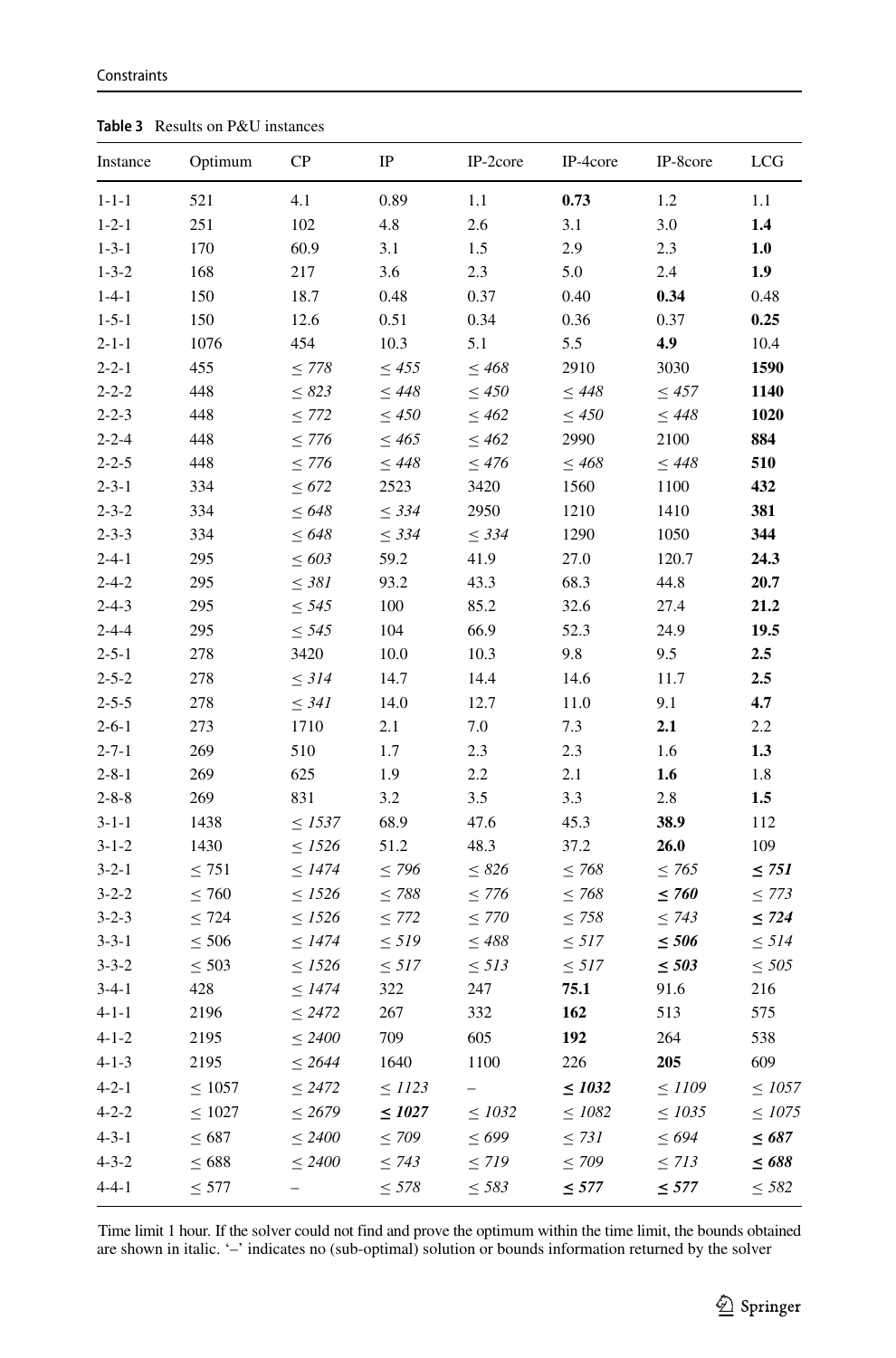| Instance    | Optimum     | CP           | IP          | $IP-2core$  | IP-4core    | IP-8core    | <b>LCG</b>   |
|-------------|-------------|--------------|-------------|-------------|-------------|-------------|--------------|
| $1 - 1 - 1$ | 2819        | 128          | 0.82        | 1.13        | 0.66        | 1.11        | 4.5          |
| $1 - 2 - 1$ | 2400        | 21.1         | 0.50        | 0.32        | 0.36        | 0.33        | 10.4         |
| $1 - 3 - 1$ | 2400        | 10.6         | 0.40        | 0.33        | 0.33        | 0.29        | 4.3          |
| $1 - 3 - 2$ | 1565        | < 2173       | 1.90        | 2.96        | 0.82        | 0.64        | 2.3          |
| $2 - 1 - 1$ | 4947        | < 5716       | 1810        | 1350        | 1020        | 798         | 2720         |
| $2 - 2 - 1$ | 3282        | < 5634       | 34.2        | 15.6        | 15.4        | 17.7        | 38.6         |
| $2 - 2 - 2$ | 3282        | < 5206       | 89.3        | 88.5        | 20.5        | 22.1        | 62.1         |
| $2 - 2 - 3$ | 3282        | < 5369       | 59.0        | 30.5        | 24.1        | 30.3        | 102          |
| $2 - 3 - 1$ | 5731        | < 5731       | 19.0        | 10.0        | 10.6        | 11.3        | 32.4         |
| $2 - 3 - 2$ | 5218        | < 5218       | 26.4        | 14.7        | 16.1        | 13.9        | 26.2         |
| $2 - 3 - 3$ | 5335        | < 5335       | 16.3        | 16.0        | 19.0        | 15.1        | 19.3         |
| $3 - 1 - 1$ | < 7929      | < 8422       | < 8959      | < 8134      | ${}<8009$   | $\leq$ 7929 | < 8133       |
| $3 - 1 - 2$ | < 7792      | < 9261       | < 7756      | < 7764      | < 7884      | $\leq 7792$ | < 36572      |
| $3 - 2 - 1$ | 4807        | < 8936       | 369         | 624         | 245         | 392         | 727          |
| $3 - 2 - 2$ | 4807        | < 12124      | $\leq 4807$ | 1190        | 417         | 346         | 769          |
| $3 - 2 - 3$ | 4807        | < 8064       | < 4807      | $\leq 4807$ | 605         | 1200        | 664          |
| $3 - 3 - 1$ | 4699        | < 8456       | 67.0        | 88.7        | 64.3        | 65.0        | 272          |
| $3 - 3 - 2$ | 4699        | < 9250       | 254         | 31.4        | 58.7        | 129         | 522          |
| $4 - 1 - 1$ | < 10913     | < 12091      | < 12809     | < 12674     | < 29198     | < 12983     | $\leq 10913$ |
| $4 - 1 - 2$ | < 11718     | < 16220      | < 61984     | < 49162     | < 48050     | < 46905     | $\leq$ 11718 |
| $4 - 1 - 3$ | < 12060     | $\leq 12060$ | < 42846     | < 11286     | < 36371     | < 21402     | $<$ 12931    |
| $4 - 2 - 1$ | $\leq 6567$ | $\leq$ 11829 | $\leq 6677$ | $\leq 6567$ | $\leq 6574$ | $\leq 6615$ | $\leq 6919$  |
| $4 - 2 - 2$ | $\leq 6570$ | < 12443      | $\leq 6657$ | $\leq 6821$ | $\leq 6570$ | $\leq 6614$ | $\leq 6858$  |
| $4 - 3 - 1$ | 6306        | $\leq$ 13126 | 517         | 506         | 387         | 406         | $\leq 6744$  |
| $4 - 3 - 2$ | 6306        | < 15697      | 1880        | 704         | 243         | 409         | $\leq 6729$  |
| $4 - 4 - 1$ | 6248        | < 14527      | 127         | 266         | 194         | 83.0        | 3550         |

<span id="page-13-0"></span>**Table 4** Results on BO1 instances

Time limit 1 hour

magnitude than [\[5\]](#page-17-2)'s IP model. The larger random instances are more difficult, especially for higher values of the Muliplier parameter. The most robust performance is the LCG solver, although for the instances it solves, the IP solver is the fastest.

**Effect of multiple cores for IP solving** Since the version of Chuffed available to us exploits only a single core, for fair comparison we focused on solvers running on a single core in the experiments so far. However we are interested in exploiting multiple cores, and so

|                                         | CР    | IP    | LCG   | $[5]$ 's IP |
|-----------------------------------------|-------|-------|-------|-------------|
| Number of instances solved (of 360)     | 360   | 360   | 360   | 360         |
| Mean solving time (of instances solved) | 35.9s | 5.37s | 1.12s | 42.3s       |
|                                         |       |       |       |             |

<span id="page-13-1"></span>**Table 5** Results on random instances generated as [\[5\]](#page-17-2)

Time limit 1 hour. 1 core. Note that all solvers/models could solve all instances with the time limit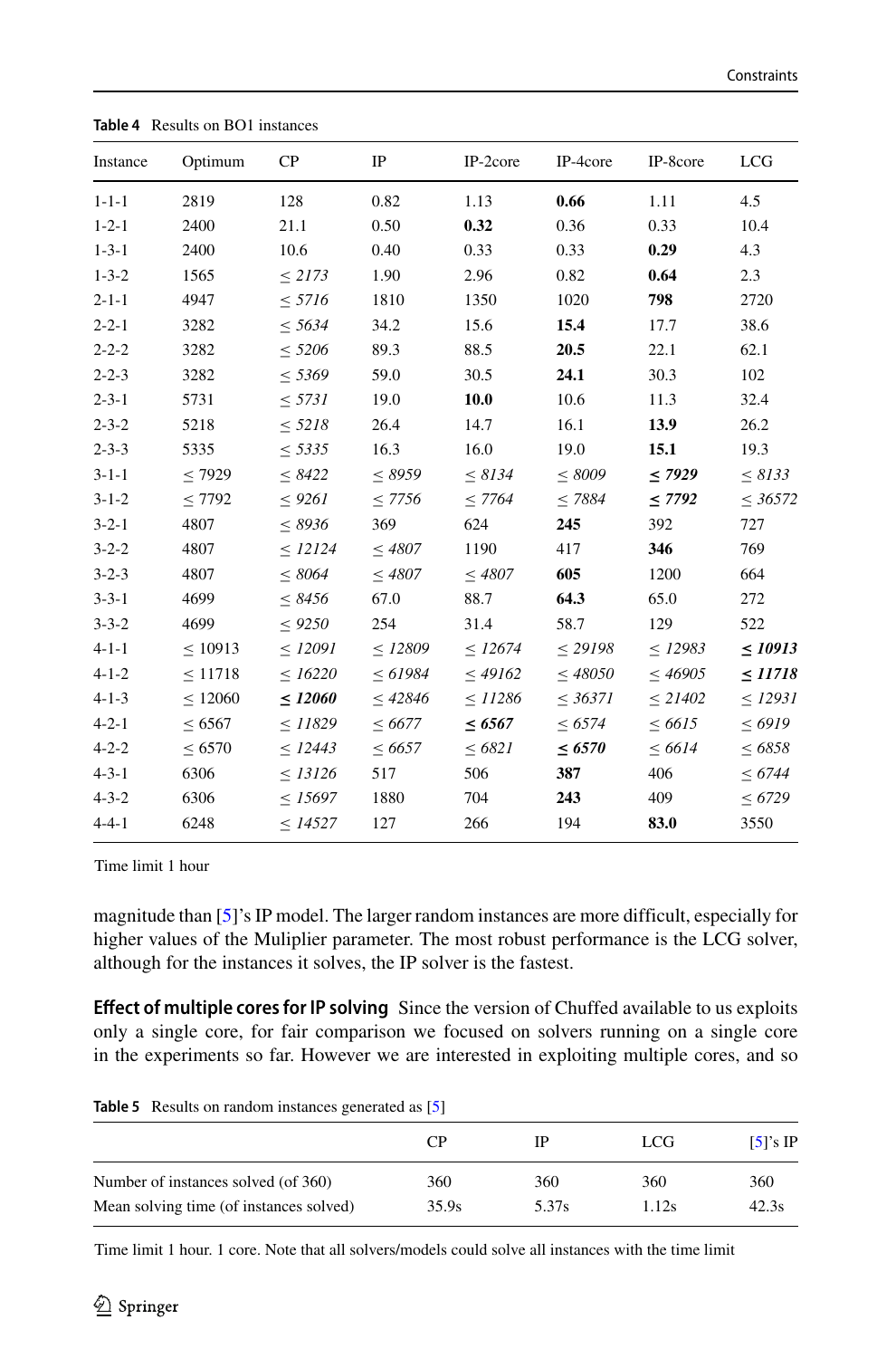<span id="page-14-0"></span>

| СP   | IP    | LCG-  |
|------|-------|-------|
| 24   | 33    | 77    |
| 603s | 177s  | 387s  |
| 4.6s | 0.80s | 0.13s |
|      |       |       |

Time limit 1 hour. 1 core.

we studied Gurobi's performance with 2, 4 and 8 cores. These results are also included in Tables [3](#page-12-0) and [4,](#page-13-0) columns 'IP-*n*core'.

The literature suggests that IP "parallelism efficiency decreases for more than 4-8 threads" [\[9\]](#page-18-7) (see also [\[4\]](#page-17-5)). We find a similar pattern. The tables' columns 'IP', 'IP-2core', 'IP-4core' and 'IP-8core' indicate that increasing the number of cores for Gurobi up to 4 almost always decreases the runtime (or gives tighter bounds within the time limit). However, when we increase the number of cores further, performance sometimes improves and sometimes declines. Increasing the number of cores to 12 was only neutral or negative to performance.

# **6.3 Exploring IP–LCG hybridisation**

That neither IP and LCG dominate each other on the real-world CHSP benchmarks points to the value of exploring hybrids of the two. We consider two hybrid approaches exploiting the multiple cores of modern processors. The first is a simple portfolio approach, while the second hybrid communicates lower bounds between the solvers.

Consider a machine with *n >* 1 cores. The simple hybrid ('SH') uses *n* − 1 cores for Gurobi and 1 core for Chuffed. Both solvers run on the problem instance, and whichever finishes first gives the solution. If neither prove the optimal solution within the time limit, we take the tightest bound information from the two. In the experiments below, we take  $n = 4$  and use 3 cores for Gurobi.

The second hybrid approach runs Gurobi with  $g < n$  cores and runs  $n - g$  separate parallel Chuffed solver instances with (different) *fixed* period *P*, i.e., with the constraint  $P = p$  for a given p which differs between the Chuffed instances; we called these fixedchuffeds. We call this the parallel hybrid ('PH') approach. The idea is that the fixed-chuffeds improve the lower bound of the overall search. In particular, let  $\ell$  be the current lower bound of Gurobi. Then in the parallel hybrid, the fixed-chuffeds have as their periods  $P =$  $\ell, \ell + 1, \ldots, \ell + n - g - 1.$ 

The Gurobi instance and the  $n - g$  fixed-chuffed instances are coordinated through the current bounds on the period. We implemented this approach using Gurobi's callback functionality and lazy constraints. Whenever Gurobi increases its lower bound  $\ell$ , any fixedchuffed instance that is thus rendered obsolete (because its  $p < \ell$ ) is terminated.<sup>7</sup> On the other hand, whenever a fixed-chuffed of period *p* completes, there are two possibilities. For simplicity, suppose the fixed-chuffed of period  $p = \ell$  terminates. Either it has proved that  $P = p$  is infeasible, in which case we can increment  $\ell$  by 1; or it has found a solution of period  $P = p$ , which must be the optimal solution since p is the current lower bound.

<span id="page-14-1"></span><sup>7</sup>Similarly when Gurobi improves its upper bound.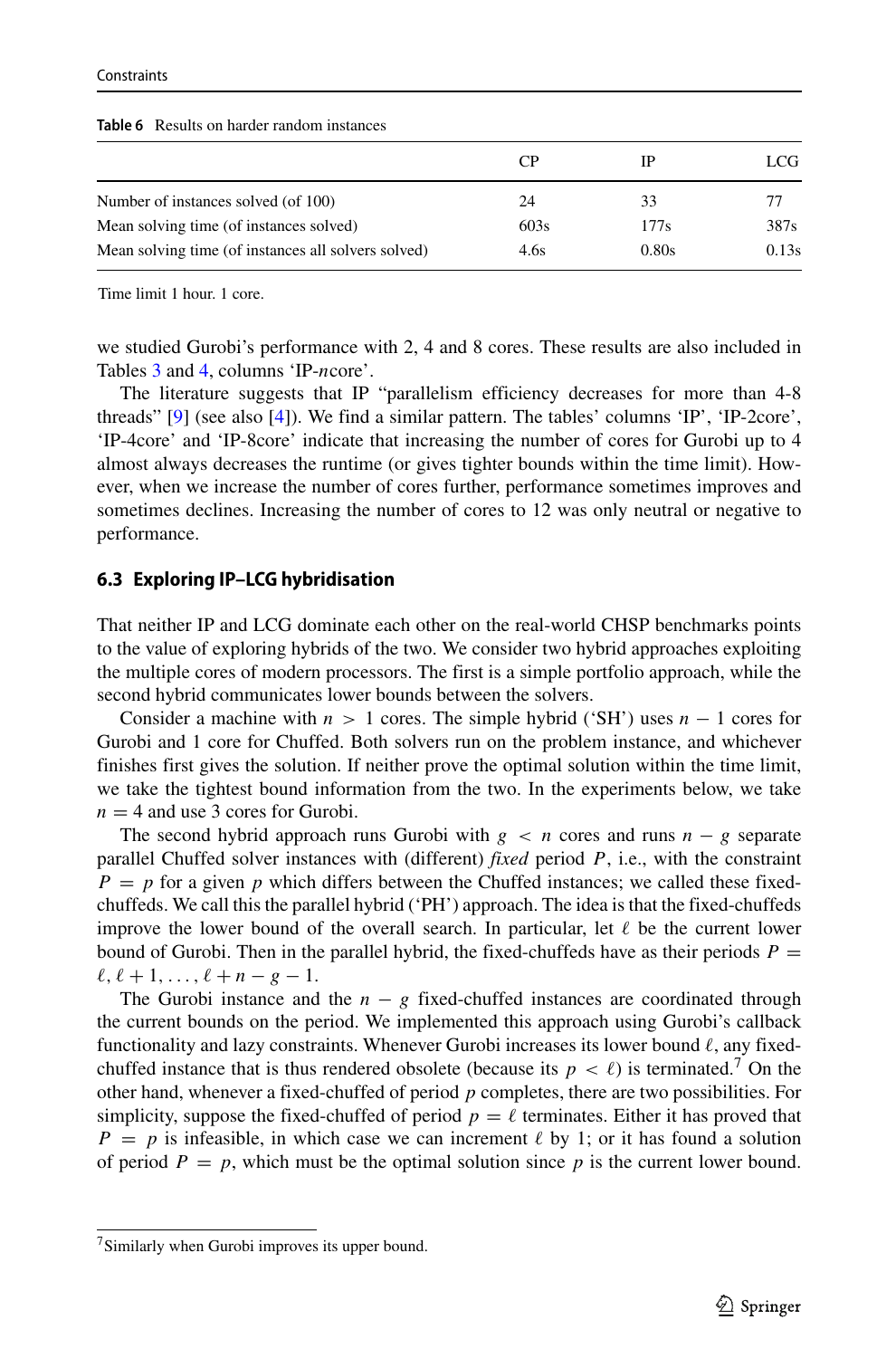| Instance    | Optimum                          | LCG <sub>(1 core)</sub> | IP (4 cores)                                                                  | SH (1,3 cores)  | PH (3,1 cores)                                                                                                                                                                 | PH (2,2)       | PH(1,3)     |
|-------------|----------------------------------|-------------------------|-------------------------------------------------------------------------------|-----------------|--------------------------------------------------------------------------------------------------------------------------------------------------------------------------------|----------------|-------------|
| $2 - 2 - 1$ | 455                              | 1590                    | 2910                                                                          | 1590            | 749                                                                                                                                                                            | 1680           | 2020        |
| $2 - 2 - 2$ | 448                              | 140                     | [379, 448]                                                                    | $\frac{40}{2}$  | 794                                                                                                                                                                            | 1340           | 1550        |
| $2 - 2 - 3$ | 48                               | $\overline{0}$          | [340, 450]                                                                    | $\overline{0}0$ | 843                                                                                                                                                                            | $\frac{8}{10}$ | 1620        |
| $2 - 3 - 1$ | 334                              | 432                     | 1560                                                                          | 432             | 321                                                                                                                                                                            | 509            | 559         |
| $2 - 4 - 1$ | 295                              |                         |                                                                               |                 | 55                                                                                                                                                                             |                |             |
| $2 - 5 - 1$ | 278                              |                         | 9.8                                                                           | 2.5             | $\mathbf{\mathcal{L}}$                                                                                                                                                         | $\geq$         |             |
| $3 - 1 - 1$ | 1438                             |                         | 45                                                                            | 38              | 72                                                                                                                                                                             | 35             |             |
| $3 - 2 - 1$ | $\leq 751$                       | $\leq 75I$              | [491, 768]                                                                    | [491, 751]      | [567, 838]                                                                                                                                                                     | [549, 780]     | 552,815]    |
| $3 - 2 - 2$ |                                  | $\leq$ 773              | [491,768]                                                                     | [491,748]       | [561, 820]                                                                                                                                                                     | [546,781]      | [549,765]   |
| $3 - 3 - 1$ | $\leq 748$ $\leq 507$            | $\leq$ 514              | [413, 517]                                                                    | [414, 507]      | [475, 519]                                                                                                                                                                     | [472, 590]     | [472, 523]  |
| $4 - 1 - 1$ | 2196                             |                         | 162                                                                           | 257             | 458                                                                                                                                                                            | 300            | 280         |
| $4 - 2 - 1$ | $\leq 1032$                      | $\leq 1057$             | [655, 1032]                                                                   | [655, 1032]     | [670, 1049]                                                                                                                                                                    | [663, 1077]    | [662, 1096] |
| $4 - 3 - 1$ | $\leq 687$                       | $\leq 687$              | [532, 731]                                                                    | [532, 687]      | [613, 807]                                                                                                                                                                     | [605, 756]     | [604,806]   |
|             | PH' columns are parameterised by |                         | a pair $(a, b)$ , the number of cores for LCG $(a)$ and IP $(b)$ respectively |                 | Time limit 1 hour. Times are shown in seconds. If the solver could not find and prove the optimum within the time limit, the bounds obtained are shown in italic. The 'SH' and |                |             |
|             |                                  |                         |                                                                               |                 |                                                                                                                                                                                |                |             |

# <span id="page-15-0"></span>Table 7 Results on  $P\&U$  instances **Table 7** Results on P&U instances

Constraints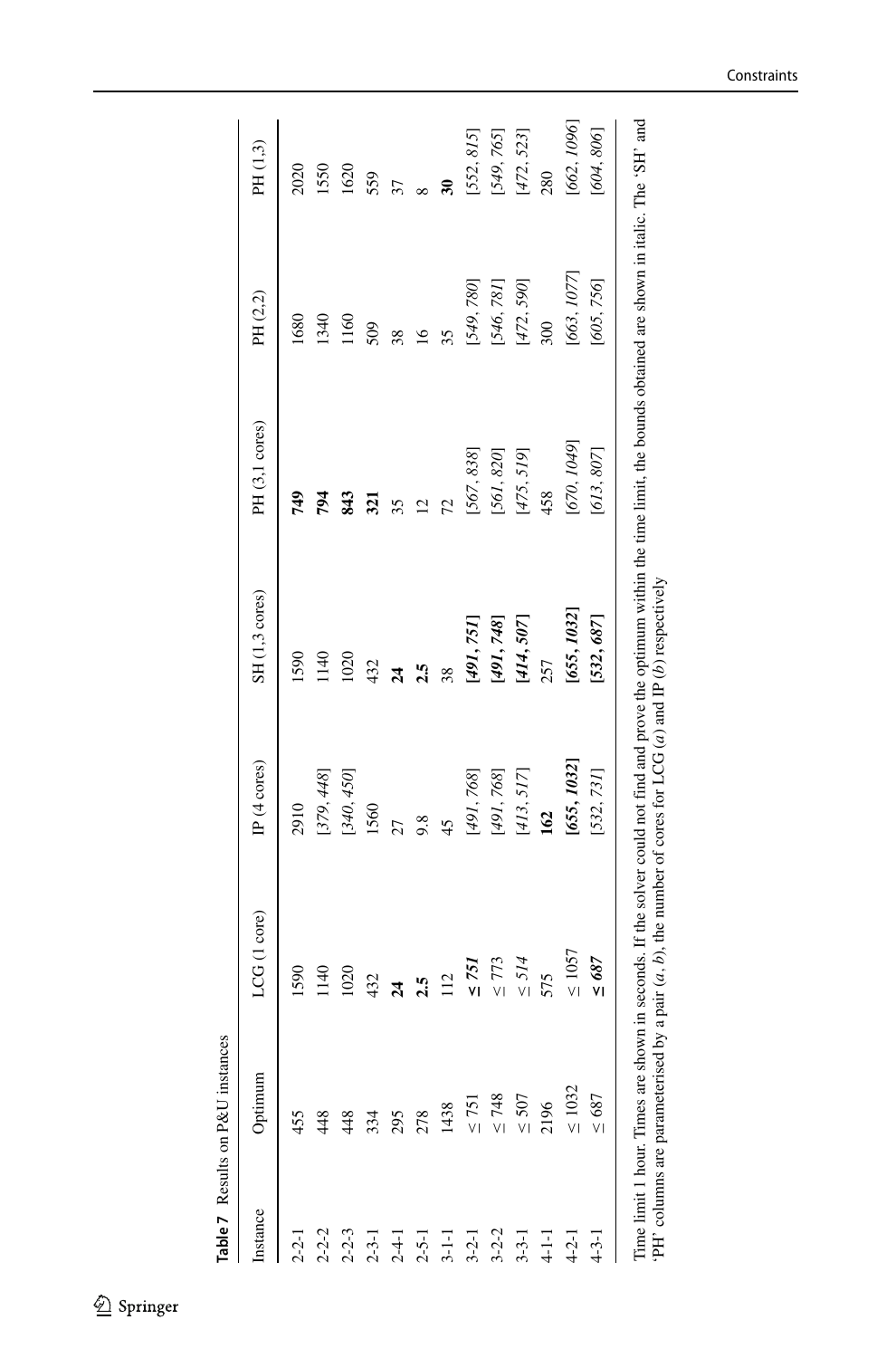Should a fixed-chuffed of period  $p > \ell + 1$  finish, a little more book-keeping tells us when we can push up the lower bound or declare the optimum found – or neither as yet.

Table [7](#page-15-0) gives the results of the simple and parallel hybrids over 4 cores, compared to 1core Chuffed and 4-core Gurobi. The table shows selected easy and hard instances from the first real-world dataset. It is worth emphasising that LCG's performance is on 1 core while the other solvers all use 4 cores.

As seen earlier in Table [3](#page-12-0) for this problem, LCG and IP perform differently on different instances, while we now see that the hybrids can perform robustly. Only on very easy instances (i.e.,  $M = 1$ , not shown in the table) the overhead of the parallel hybrid dominates its performance.

The parallel hybrid performs well on the  $M = 2$  instances, and the simple hybrid on  $M = 3$  and  $M = 4$  instances. Note that instances  $3-2-2$  and  $3-3-1$  are examples of a problem where Gurobi does better with fewer cores than more (i.e., 3 instead of 4). The best combination of core usage, overall, for the parallel hybrid is 3 cores for fixed-chuffeds and 1 core for Gurobi. On instances where the parallel hybrid has a poorer optimum (upper bound) than the other solvers, i.e.,  $M = 3$  and  $M = 4$ , it has a better lower bound due to it putting more search effort there.

Taken together, the exploratory results suggest that there is potential in hybrid IP–LCG approaches, as we discuss further at the end of the article.

# <span id="page-16-0"></span>**7 Related work**

The problem addressed in this article is cyclic hoist scheduling with identical parts and single-degree schedules [\[16\]](#page-18-4). The most popular exact methods for this problem are (mixed) IP (i.e., branch-and-cut) and custom branch-and-bound, such as [\[22\]](#page-18-8). The first constraintbased approach was by [\[1\]](#page-17-3). Meta-heuristic approaches were proposed by, for instance, [\[13\]](#page-18-9) who developed a genetic algorithm, and [\[21\]](#page-18-10) who developed a tabu search and repair procedure.

The same pattern of IP, custom branch-and-bound, or meta-heuristics is found in the literature for variants of the basic CHSP, including for multi-part lines with multi-degree cycles, or systems with multiple lines [\[3,](#page-17-0) [7,](#page-17-1) [20\]](#page-18-11); a typical example is [\[8\]](#page-18-1).

Hybrid methods for the CHSP also deserve more attention than in the literature to date. [\[18\]](#page-18-0) introduced the idea of modelling the generic CHSP with a single, parameterised CP model, and solved it using a loosely-coupled CP–IP hybrid. Other works adopting hybrid methods consider specific CHSP settings. For instance, [\[6\]](#page-17-6) propose a two-stage approach for two hoists consisting of a custom heuristic followed by IP, while [\[23\]](#page-18-12) hybridise two forms of evolutionary algorithm.

The HSP is related to but distinct from the problems of (un)loading ships in a container terminal with port and yard cranes [\[10,](#page-18-13) [11\]](#page-18-14), and of scheduling cranes in a factory. For the latter problem, [\[15\]](#page-18-15) present a dynamic decision tree approach, which would be interesting to consider for the HSP.

# <span id="page-16-1"></span>**8 Conclusion and future work**

This article re-examined modelling of the cyclic hoist scheduling problem and proposed a new and more simple model. At its heart this constraint programming model has only six constraints, and is easily extended to variants such as multiple hoists and tracks. We applied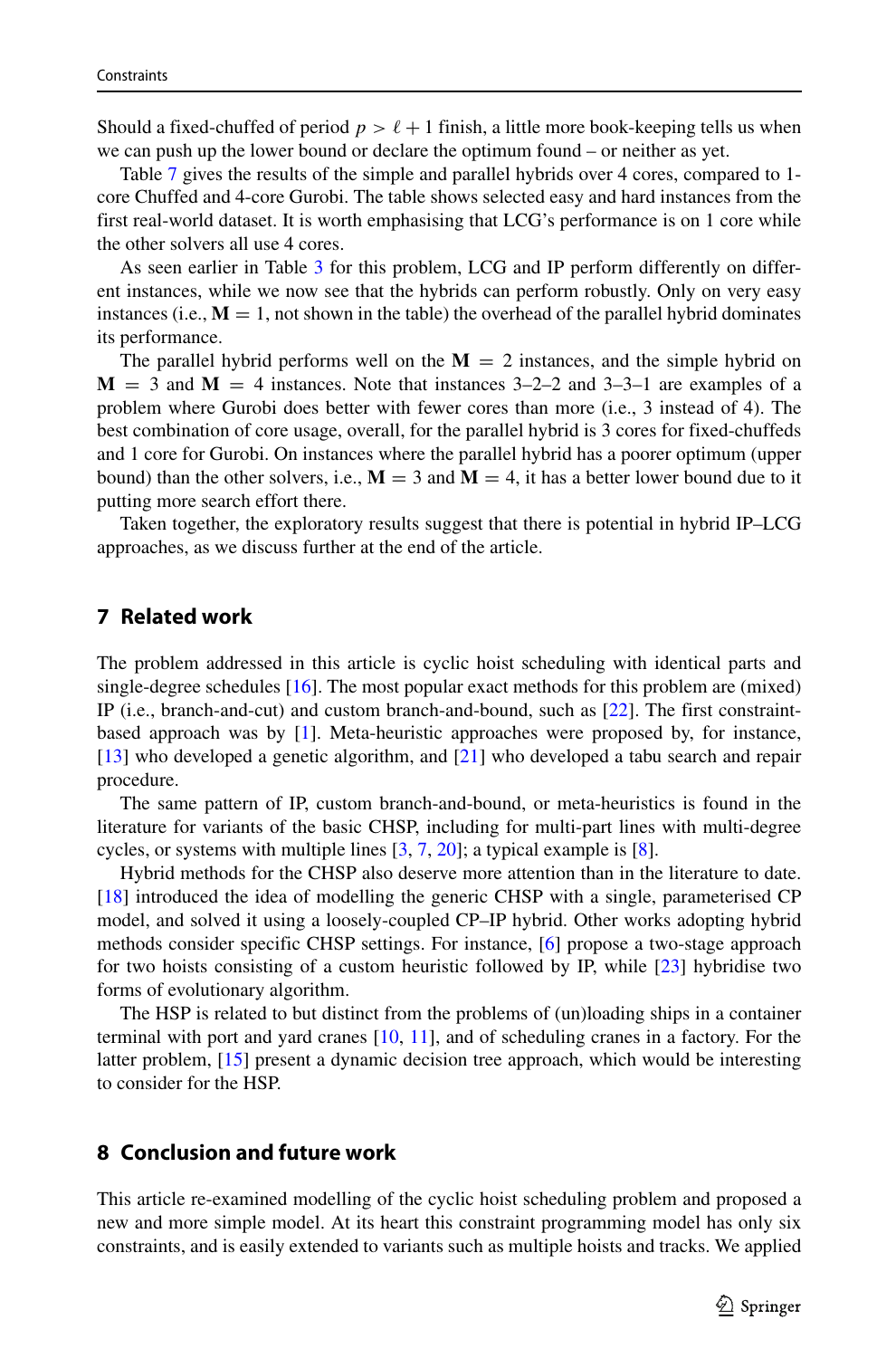state-of-the-art IP and LCG solvers with the new model on a range of benchmarks, including new larger benchmarks than before studied in the literature. Besides presenting the first application of LCG to the CHSP (to our knowledge), we showed that by using MiniZinc we can model the CHSP more simply, compactly and extensibly than previous modelling approaches, and can run IP and LCG solvers on any model instance.

Empirical results show, first, that our model has better computational properties than previous CP-based or IP-based models, and, second, that IP and LCG solvers have different strengths in solving effectiveness. We further presented a parallel hybrid of IP and LCG that coordinates between solvers using lower bounds on the period in a simple way. The results show that hybridisation has potential on more difficult problem instances.

The next step in our work is to extend to more variants of the CHSP, such as problems with multiple parts. Second, we would like to experiment further with modelling using interval constraints, since our models with these constraints (not reported here) are uncompetitive to date. It will also be interesting to explore the possibilities for global constraints in such a representation, especially for LCG solvers [\[19\]](#page-18-6). Third, we think there is ready potential to further explore forms of hybridisation that bring together the complementary performance of IP and LCG, for instance through communicating upper bounds, and logic-based Benders decomposition.

**Acknowledgements** This work was first presented as an abstract at CPAIOR'20. We thank the CPAIOR reviewers and the Constraints reviewers for their suggestions. Thanks also to C. Chu, K. Fleszar, S. van der Laan, W. Lei, K. Leo, G. Tack and F. Wimmenauer.

**Data Availability** [https://doi.org/10.4121/12912413](https://doi.org/10.4121/12912413 )

**Open Access** This article is licensed under a Creative Commons Attribution 4.0 International License, which permits use, sharing, adaptation, distribution and reproduction in any medium or format, as long as you give appropriate credit to the original author(s) and the source, provide a link to the Creative Commons licence, and indicate if changes were made. The images or other third party material in this article are included in the article's Creative Commons licence, unless indicated otherwise in a credit line to the material. If material is not included in the article's Creative Commons licence and your intended use is not permitted by statutory regulation or exceeds the permitted use, you will need to obtain permission directly from the copyright holder. To view a copy of this licence, visit [http://creativecommonshorg/licenses/by/4.0/.](http://creativecommonshorg/licenses/by/4.0/)

# **References**

- <span id="page-17-3"></span>1. Baptiste, P., Legeard, B., Varnier, C. (1992). Hoist scheduling problem: an approach based on constraint logic programming. In *Proc. of ICRA'92* (pp. 1139–1144).
- <span id="page-17-4"></span>2. Belov, G., Stuckey, P.J., Tack, G., Wallace, M. (2016). Improved linearization of constraint programming models. In *Proc. of CP'16* (pp. 49–65).
- <span id="page-17-0"></span>3. Boysen, N., Briskorn, D., Meisel, F. (2017). A generalized classification scheme for crane scheduling with interference. *European Journal of Operational Research*, *258*(1), 343–357.
- <span id="page-17-5"></span>4. Carle, M.A. (2012). Using more processors does not necessarily lead to reduced run times on CPLEX. [http://www.thequestforoptimality.com/using-more-processors-does-not-necessarily-lead-to-reduced](http://www.thequestforoptimality.com/using-more-processors-does-not-necessarily-lead-to-reduced-run-times-on-cplex/)[run-times-on-cplex/.](http://www.thequestforoptimality.com/using-more-processors-does-not-necessarily-lead-to-reduced-run-times-on-cplex/) accessed: 2019-11-21.
- <span id="page-17-2"></span>5. Che, A., Lei, W., Feng, J., Chu, C. (2014). An improved mixed integer programming approach for multihoist cyclic scheduling problem. *IEEE Transaction Automation Science and Engineering*, *11*(1), 302– 309.
- <span id="page-17-6"></span>6. Chtourou, S., Manier, M., Loukil, T. (2013). A hybrid algorithm for the cyclic hoist scheduling problem with two transportation resources. *Computers & Industrial Engineering*, *65*(3), 426–437.
- <span id="page-17-1"></span>7. Feng, J. (2017). Modélisation et optimisation des Hoist Scheduling Problems. Ph.D. thesis université Paris-Saclay / Northwestern Polytechnical University (China).